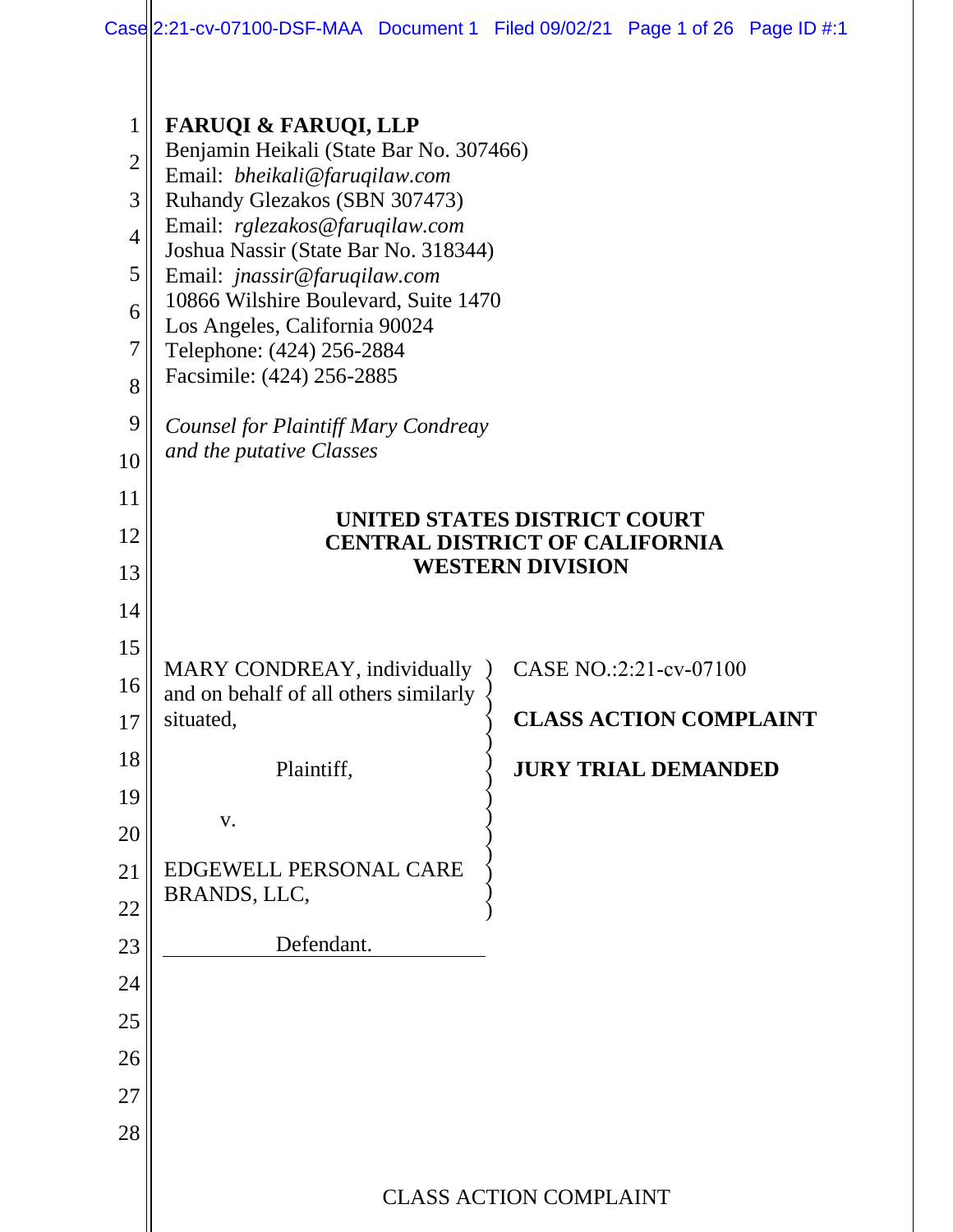1 2 3 4 Plaintiff Mary Condreay ("Plaintiff" or "Ms. Condreay") brings this Class Action Complaint against Edgewell Personal Care Brands, LLC ("Defendant"), on behalf of herself and all others similarly situated, and alleges upon information and belief, the following:

5

## **NATURE OF THE ACTION**

6 7 8 9 1. Plaintiff brings this consumer protection and false advertising class action lawsuit against Defendant regarding its misleading business practices with respect to the labeling, marketing, and sale of its Banana Boat® "Reef Friendly" sunscreen products (the "Products").<sup>1</sup>

10 11 12 13 14 15 16 2. Defendant has marketed and sold the Products with labeling, packaging, and advertising that leads consumers to believe that the Products are "Reef Friendly," when in fact, they are not. Specifically, the label of each of the Products states that the Products are "Reef Friendly." However, there are at least two active ingredients in the Products – avobenzone and octocrylene – which are not safe for coral reefs and other marine life. Thus, Defendant's claim that the Products are "Reef Friendly" is false, misleading, and deceptive.

17 18 19 20 21 3. Had Plaintiff and other consumers known that the Products contain ingredients that are harmful to coral reefs and other marine life, they would not have purchased the Products or would have paid significantly less for them. Therefore, Plaintiff and other consumers have suffered an injury-in-fact as a result of Defendant's deceptive practices.

22 23 24 4. Thus, Plaintiff, on behalf of himself and all others similarly situated, brings this case seeking damages, restitution, declaratory and injunctive relief, and all other remedies this Court deems appropriate.

- 25
- 26

27 <sup>1</sup> The "Products" are further defined and depicted in Paragraphs 16-17.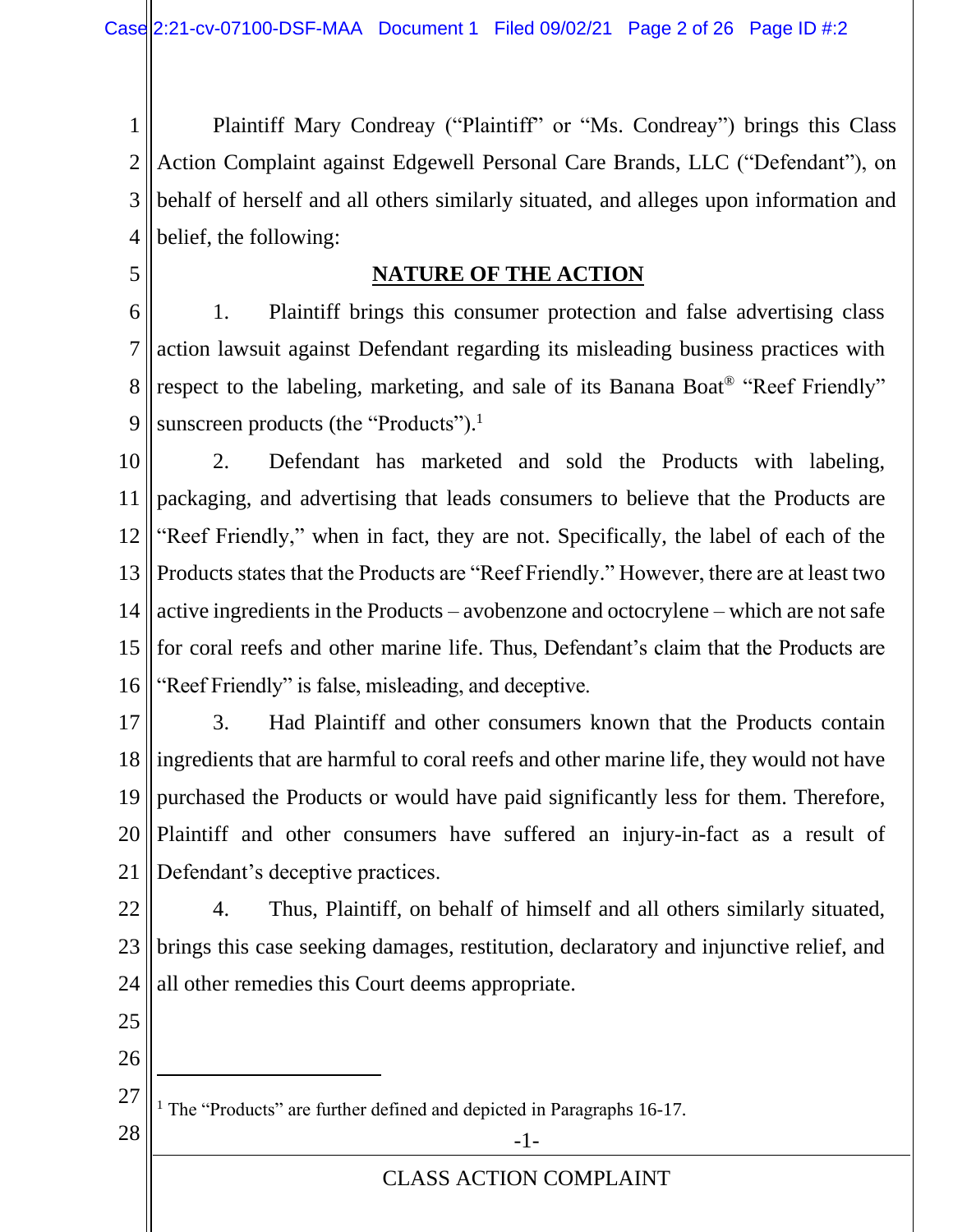1

## **JURISDICTION AND VENUE**

2 3 4 5 6 5. This Court has jurisdiction over this action pursuant to the Class Action Fairness Act of 2005, 28 U.S.C. § 1332(d)(2) ("CAFA"). The matter in controversy, exclusive of interest and costs, exceeds the sum or value of \$5,000,000, and there is diversity of citizenship between some members of the proposed Classes and Defendant.

7 8 9 10 11 12 6. This Court has personal jurisdiction over Defendant because Defendant has sufficient minimum contacts with the State of California, and/or otherwise intentionally avails itself of stores and markets in the State of California through the promotion, marketing, and sale of the Products in this State (including in this District) to render the exercise of jurisdiction by this Court permissible under traditional notions of fair play and substantial justice.

- 13 14 15 7. Venue is proper in this District pursuant to 28 U.S.C. § 1391(b)(2) because a substantial part of the events or omissions giving rise to the claim occurred in this District. Specifically, Plaintiff purchased the Products in this District.
- 16

#### **PARTIES**

17 18 19 20 21 22 23 24 25 26 27 8. Plaintiff Mary Condreay is a citizen of California and resides in Simi Valley, California. In or about March 2021, Ms. Condreay purchased a Banana Boat SPF 30 Product labeled as being "Reef Friendly," from a CVS in Simi Valley, California. In purchasing the product, Ms. Condreay saw and relied on the "Reef Friendly" representation and reasonably believed that the product was "Reef Friendly" and therefore did not contain any ingredients harmful to coral reefs and other marine life. Ms. Condreay would not have purchased the Products or would have paid significantly less for them had she known that the Products were not actually "Reef Friendly." Therefore, Ms. Condreay suffered an injury-in-fact and lost money as a result of Defendant's misleading, false, unfair, and fraudulent practices, as described herein.

 $28$   $\parallel$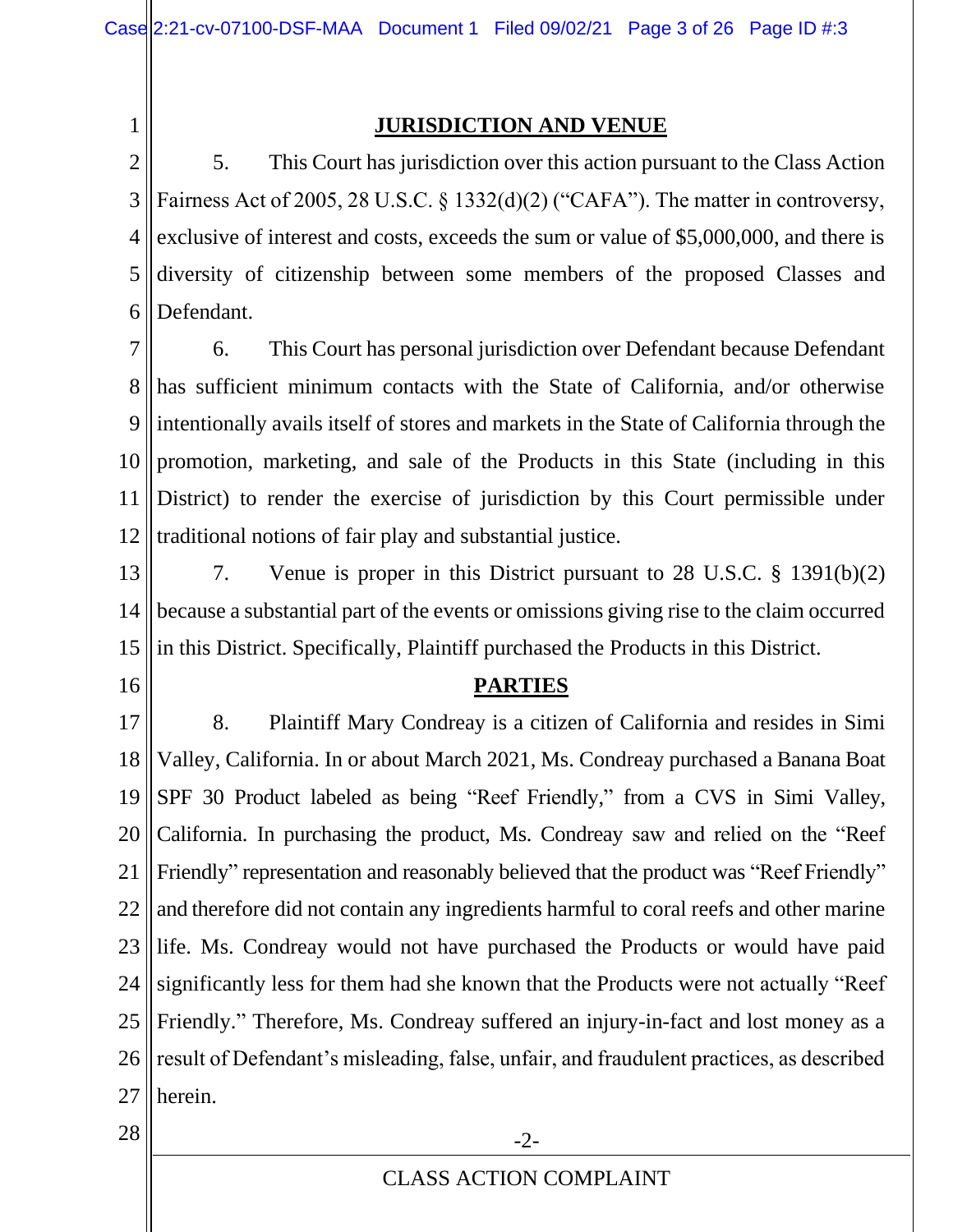1 2 3 4 5 6 7 8 9 10 11 9. Despite being misled, Ms. Condreay would purchase the Products in the future. While Ms. Condreay currently believes the Products are not "Reef Friendly," she lacks personal knowledge as to Defendant's specific business practices, leaving doubt in her mind as to the possibility in the future that some of the Products could be "Reef Friendly." This uncertainty, coupled with her desire to purchase the Products, and the fact that she regularly visits stores which sell the Products, is an ongoing injury that can and would be rectified by an injunction enjoining Defendant from making the false and/or misleading representations alleged herein. In addition, Class members will continue to purchase the Products, reasonably but incorrectly believing that they are "Reef Friendly," absent an injunction.

12 13 14 15 16 17 18 10. Defendant Edgewell Personal Care Brands, LLC is a Connecticut limited liability company which maintains its principal place of business in Shelton, Connecticut. Defendant, directly and/or through its agents, is responsible for the manufacturing, packaging, marketing, distribution, and sale of the Products in California, including in this District. Defendant is a subsidiary of Edgewell Personal Care Co., a publicly traded company that owns household personal care brands such as Banana Boat, Schick, Playtex, Hawaiian Tropic, and Edge.

19

## **FACTUAL ALLEGATIONS**

## 20

# **I. Coral Reefs, Marine Life, and Sunscreen**

21 22 11. Coral reefs are a critical component of our environment, supporting millions of species of fish, invertebrates, and algae.<sup>2</sup>

23 24 25 12. Coral belong to the *Cnidaria* family, which are soft bodied animals that engage in symbiosis with algae (zooxanthellae). Zooxanthellae live on coral. Their

26

<sup>27</sup>  $28 \parallel$  -3-<sup>2</sup> *Fact Facts Coral Reefs*,<https://coast.noaa.gov/states/fast-facts/coral-reefs.html> (last visited September 2, 2021).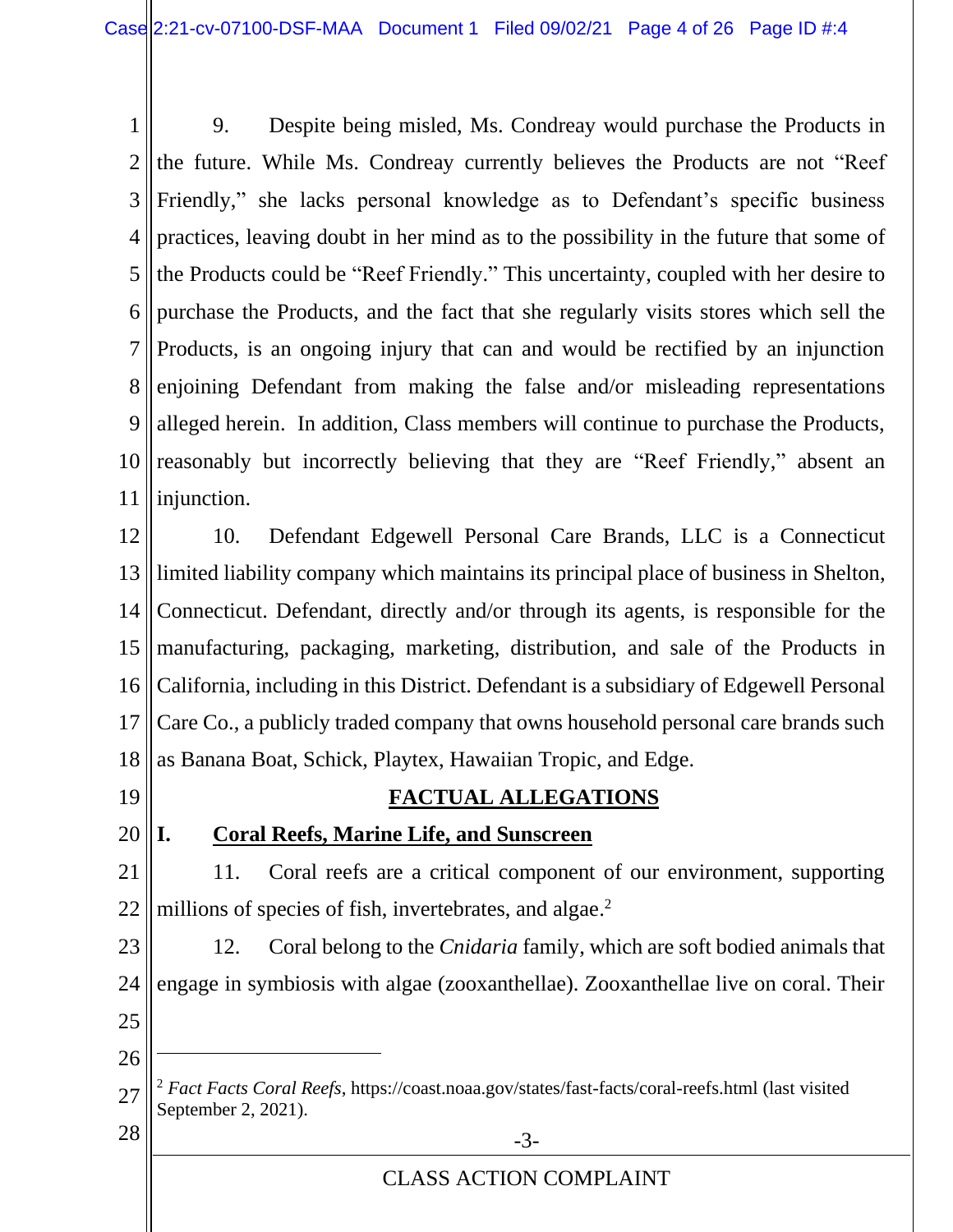1 2 3 4 5 6 photosynthesis gives coral energy, and the algae itself provides the coral's vibrant colors. As coral grows, it forms branching structures culminating in reefs. When coral reefs face oxidative stress from pollutants, they expel the algae from their surface, turning the coral white (also known as bleaching). This process often leads to the coral reef's demise.<sup>3</sup> For these reasons, coral reefs are endangered, with warnings being issued by oceanic societies worldwide.

7

8 9 10 13. According to studies, up to 14,000 tons of sunscreen are estimated to wash into coral reefs around the globe each year.<sup>4</sup> The chemical compounds found in sunscreen products that wash into coral reefs can cause abrupt and complete bleaching of hard corals, even at extremely low concentrations.<sup>5</sup>

11 12 13 14. For these reasons, there has been a surge in the manufacture, advertising, and sale of sunscreen products purporting to be safe or friendly for reefs and other marine life. 6

14

## **II. Defendant and the Products**

15 16 15. Defendant is a leading manufacturer and merchant of sunscreen products, including its Banana Boat® line of sunscreen products.

17 18 19 20 16. The Products at issue in this action are Defendant's Banana Boat® Sport Ultra sunscreen products bearing a "Reef Friendly" representation on the front label. The Products include, but are not limited to, the following products (in various sizes):

21

23 4 *Id*.

24 <sup>5</sup> *Bleached, But Not by the Sun; Sunscreen Linked to Coral Damage,* 

27 <sup>6</sup> *Your Guide to Reef Friendly Sunscreens*, https://www.surfrider.org/coastal-blog/entry/yourguide-to-reef-friendly-sunscreens, (last visited on September 2, 2021)

- 
- $28 \parallel$   $-4$

<sup>22</sup> <sup>3</sup> Samantha L. Schneider and Henry W. Lim*, Review of environmental effects of oxybenzone and other sunscreen active ingredients*, J. Am. Acad. Dermatology (2019)

<sup>25</sup> 26 https://www.ncbi.nlm.nih.gov/pmc/articles/PMC2291012/*,* (last visited on September 2, 2021); *Protect Yourself and Protect the Reef*, [https://www.nps.gov/articles/protect-yourself-and-protect](https://www.nps.gov/articles/protect-yourself-and-protect-the-reef.htm)[the-reef.htm](https://www.nps.gov/articles/protect-yourself-and-protect-the-reef.htm) (last visited September 2, 2021)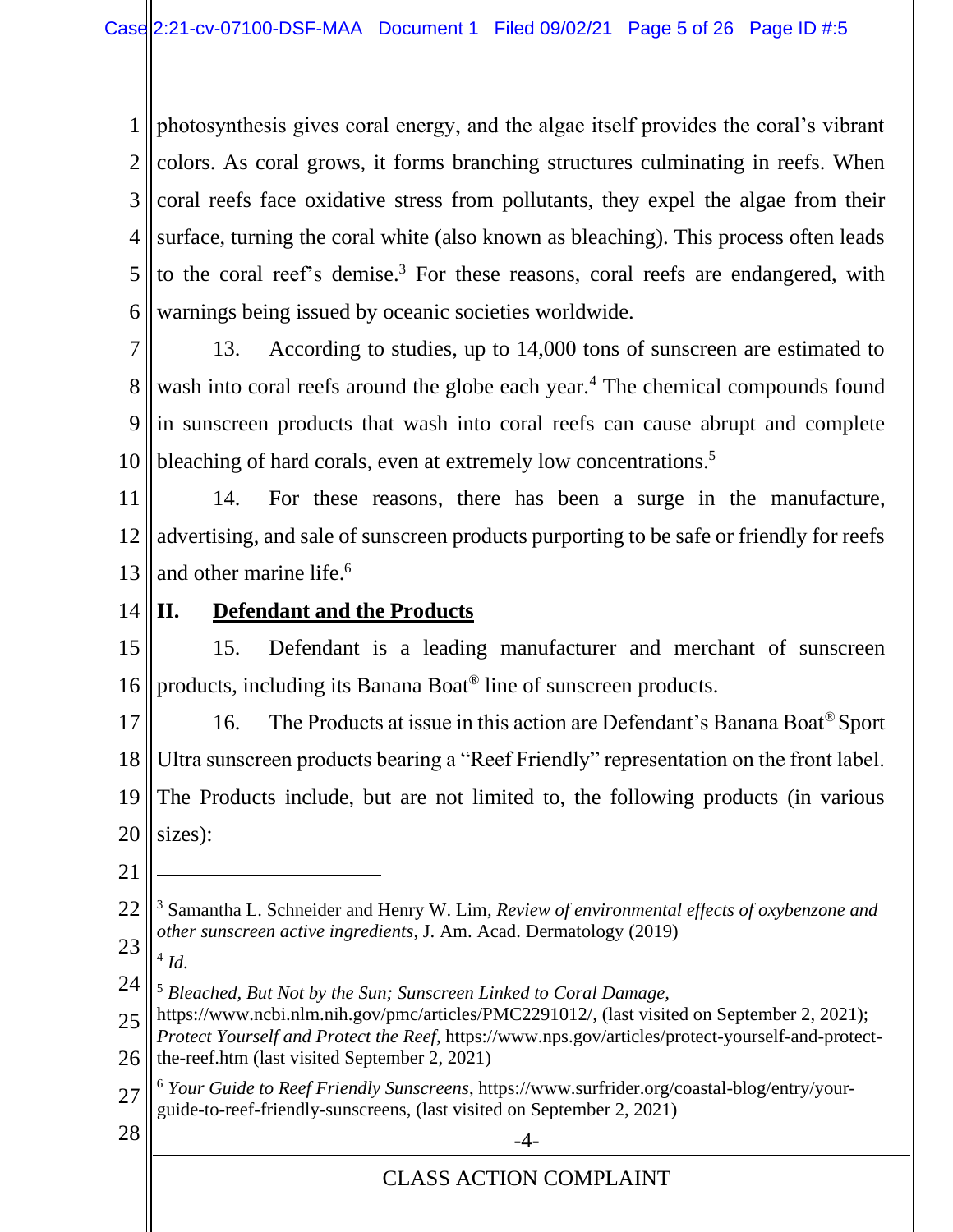|                | Case $ 2:21$ -cv-07100-DSF-MAA Document 1 Filed 09/02/21 Page 6 of 26 Page ID #:6      |  |  |  |
|----------------|----------------------------------------------------------------------------------------|--|--|--|
| $\mathbf{1}$   | Banana Boat <sup>®</sup> Sport Ultra Sunscreen Lotion SPF 15<br>a.                     |  |  |  |
| $\overline{2}$ | Banana Boat <sup>®</sup> Sport Ultra Sunscreen Lotion SPF 30<br>$\mathbf b$ .          |  |  |  |
| 3              | Banana Boat® Sport Ultra Sunscreen Lotion SPF 50+<br>c.                                |  |  |  |
| $\overline{4}$ | Banana Boat <sup>®</sup> Sport Ultra Sunscreen Spray SPF 15<br>d.                      |  |  |  |
| 5              | Banana Boat <sup>®</sup> Sport Ultra Sunscreen Spray SPF 30<br>e.                      |  |  |  |
| 6              | Banana Boat® Sport Ultra Sunscreen Spray SPF 50+<br>f.                                 |  |  |  |
| $\overline{7}$ | Banana Boat® Sport Ultra Sunscreen Spray SPF 50+<br>g.                                 |  |  |  |
| 8              | Banana Boat <sup>®</sup> Sport Coolzone Sunscreen Spray SPF 30<br>h.                   |  |  |  |
| 9              | i.<br>Banana Boat <sup>®</sup> Sport Coolzone Sunscreen Spray SPF 50+                  |  |  |  |
| 10             | $\mathbf{j}$ .<br>Banana Boat® Sport Ultra Sunscreen Stick SPF 50+                     |  |  |  |
| 11             | As depicted below, Defendant has labeled, packaged, marketed,<br>17.                   |  |  |  |
| 12             | distributed and sold the Products with the prominent representation on the front label |  |  |  |
| 13             | that the Products are "Reef Friendly."                                                 |  |  |  |
| 14             |                                                                                        |  |  |  |
| 15             |                                                                                        |  |  |  |
| 16             |                                                                                        |  |  |  |
| 17             |                                                                                        |  |  |  |
| 18             |                                                                                        |  |  |  |
| 19             |                                                                                        |  |  |  |
| 20             |                                                                                        |  |  |  |
| 21             |                                                                                        |  |  |  |
| 22             |                                                                                        |  |  |  |
| 23             |                                                                                        |  |  |  |
| 24             |                                                                                        |  |  |  |
| 25             |                                                                                        |  |  |  |
| 26             |                                                                                        |  |  |  |
| 27             |                                                                                        |  |  |  |
| 28             | $-5-$                                                                                  |  |  |  |
|                | <b>CLASS ACTION COMPLAINT</b>                                                          |  |  |  |
|                |                                                                                        |  |  |  |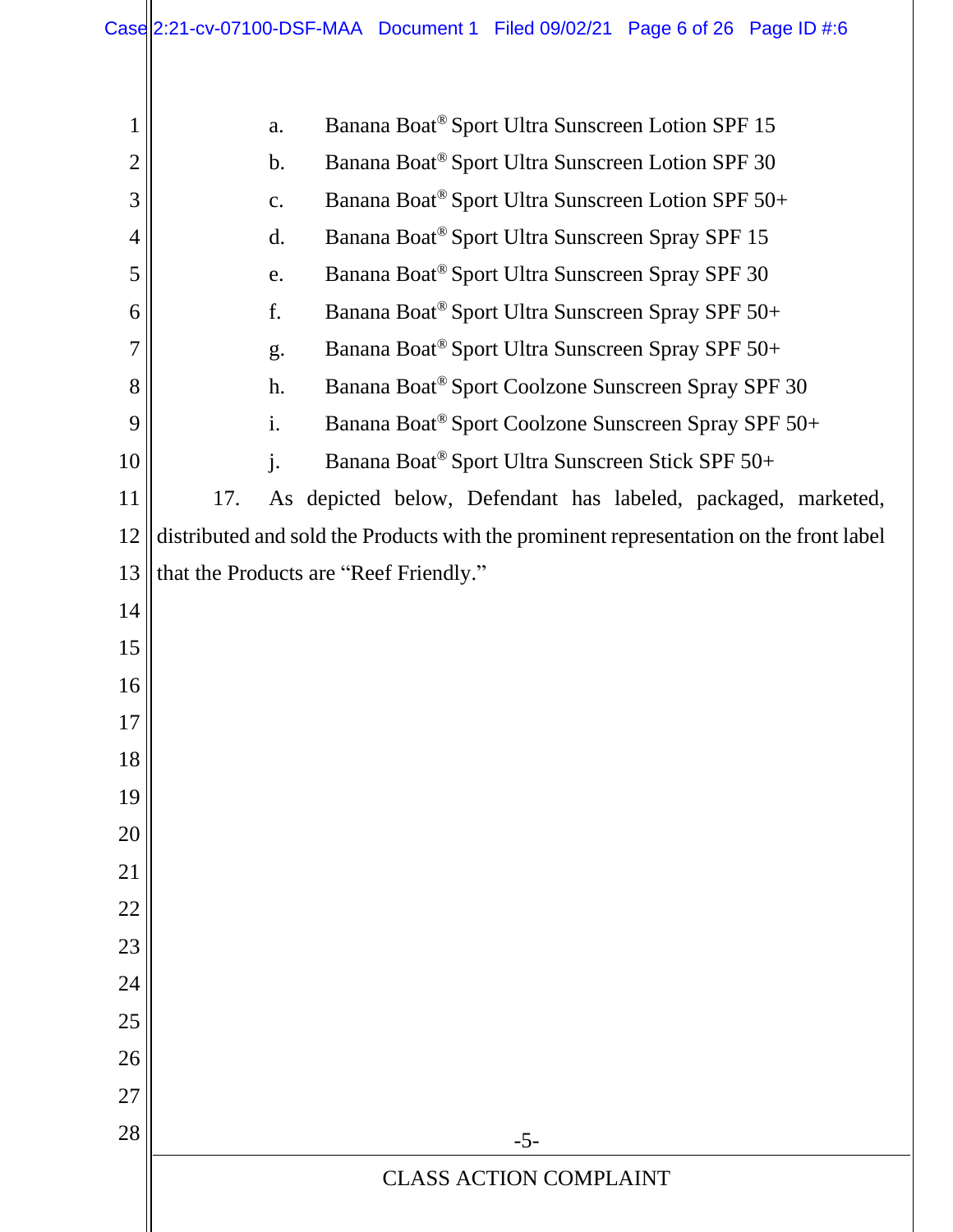Case 2:21-cv-07100-DSF-MAA Document 1 Filed 09/02/21 Page 7 of 26 Page ID #:7

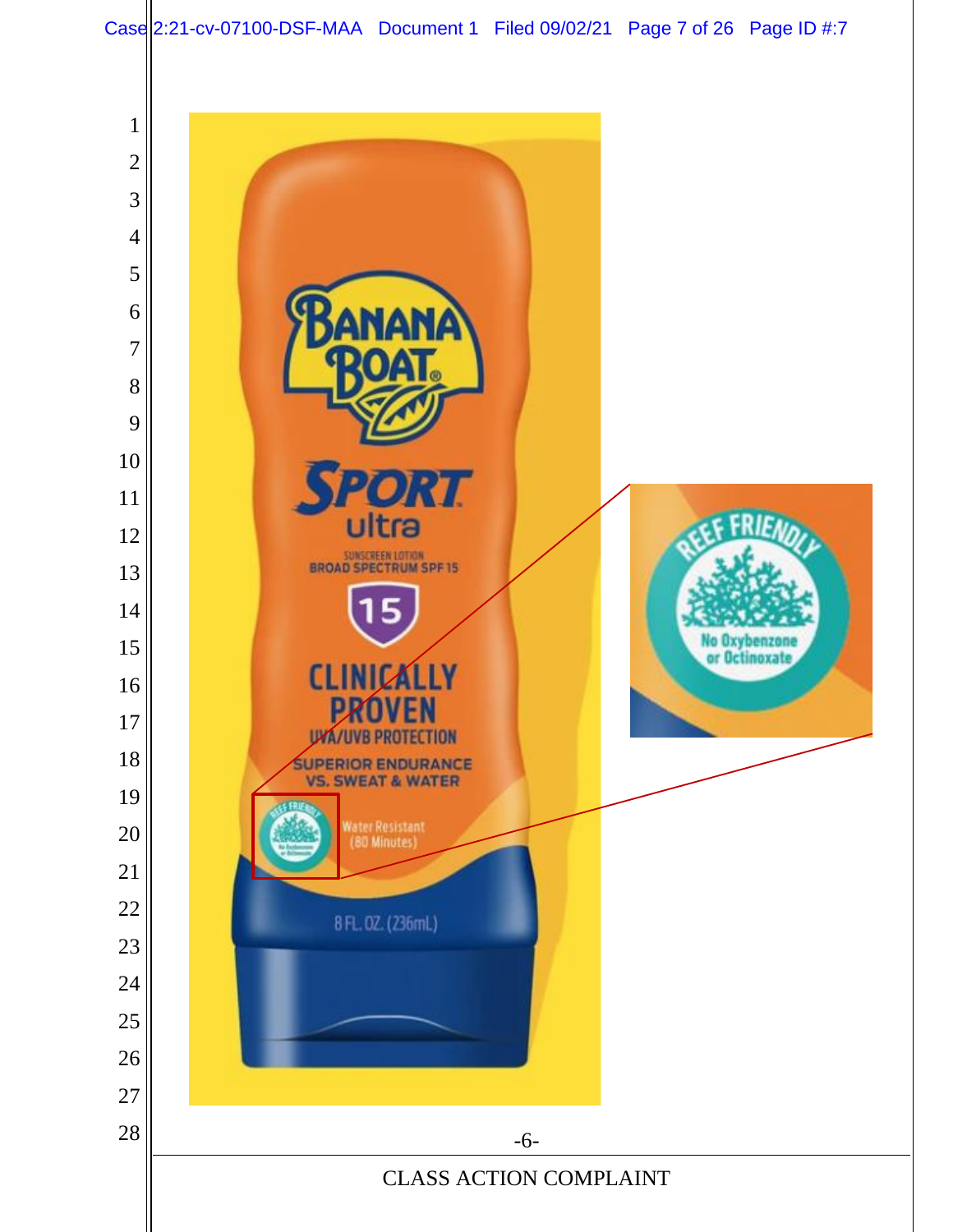1 2 3 18. By representing that the Products are "Reef Friendly," Defendant leads consumers into reasonably believing that the Products contain only ingredients that are safe for coral and other marine life.

4

7

5 6 19. However, this representation is deceptive and misleading because the Products contain at least two active ingredients – avobenzone and octocrylene – that are harmful to coral reefs and other marine life.

**III. Avobenzone and Octocrylene**

8 9 10 20. Both avobenzone and octocrylene are well documented as being harmful to coral reefs and lead to coral bleaching and other harmful effects on reef reproduction.<sup>7</sup>

11 12 13 14 15 16 17 18 21. Specifically, octocrylene is an endocrine disruptor and has demonstrated reproductive and developmental toxicities for both marine mammals and various other marine life, such as fish and coral.<sup>8</sup> Indeed, according to ecotoxicologist Craig Downs, studies have shown that "fish exposed to octocrylene exhibited endocrine disruption, brain deformities in larvae and reproductive toxicity."<sup>9</sup> Furthermore, a study published in 2014 in the journal *Science of the Total Environment*, for example, found that octocrylene might affect brain and liver development in zebrafish, a fish commonly found in coral reefs.<sup>10</sup>

19

- 22 23 <sup>8</sup> *Benzophenone Accumulates over Time from the Degradation of Octocrylene in Commercial Sunscreen Products,* https://pubs.acs.org/doi/10.1021/acs.chemrestox.0c00461(last visited September 2, 2021)
- <sup>9</sup> *Hawaii Senate Bill Bans Harmful Sunscreen Chemicals*,
- 24 25 https://biologicaldiversity.org/w/news/press-releases/hawaii-senate-bill-bans-harmful-sunscreenchemicals-2021-
- 03-09/ (last visited September 2, 2021)
- 26 <sup>10</sup> *Accumulation and effects of the UV- filter octocrylene in adult and embryonic zebrafish,*
- 27 https://www.sciencedirect.com/science/article/abs/pii/S0048969714000242?via%3Dihub (last visited September 2, 2021)
- 
- $28 \parallel$  -7-

<sup>20</sup> 21 <sup>7</sup> *Protect Yourself and Protect the Reef*, https://www.nps.gov/articles/protect-yourself-and-protectthe-reef.htm (last visited September 2, 2021)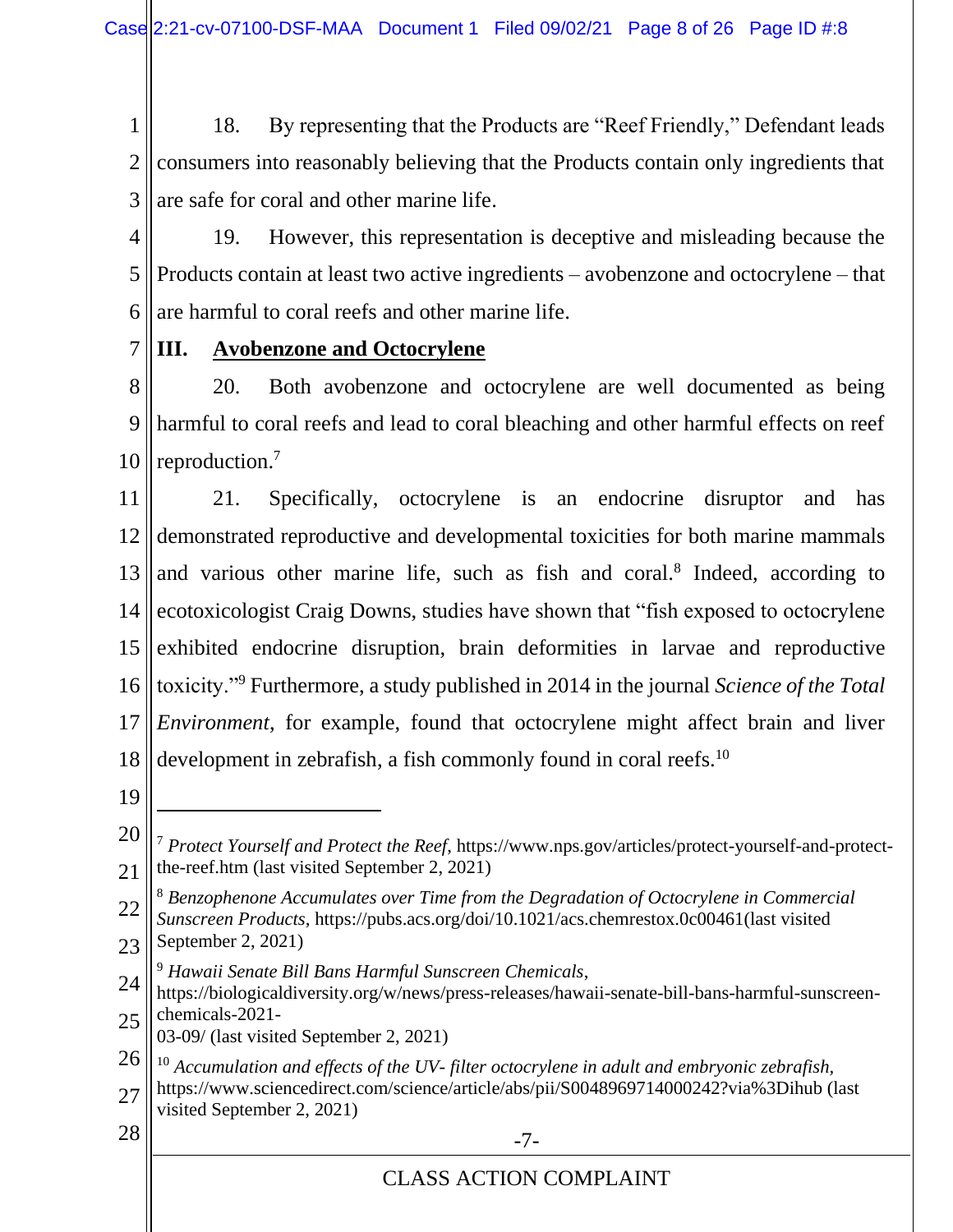22. Avobenzone is also a known endocrine disruptor that can reduce coral resilience against high ocean temperatures that are killing corals through global warning. Furthermore, avobenzone may kill corals' cells which induces a bleaching effect on them.

 23. For these reasons, octocrylene is on Haereticus Environment Laboratory's<sup>12</sup> List (the "HEL List") of ingredients that are unsafe for ocean systems. Moreover, octocrylene is on the National Ocean Service's (an office within the U.S. Department of Commerce National Oceanic and Atmospheric Administration) list



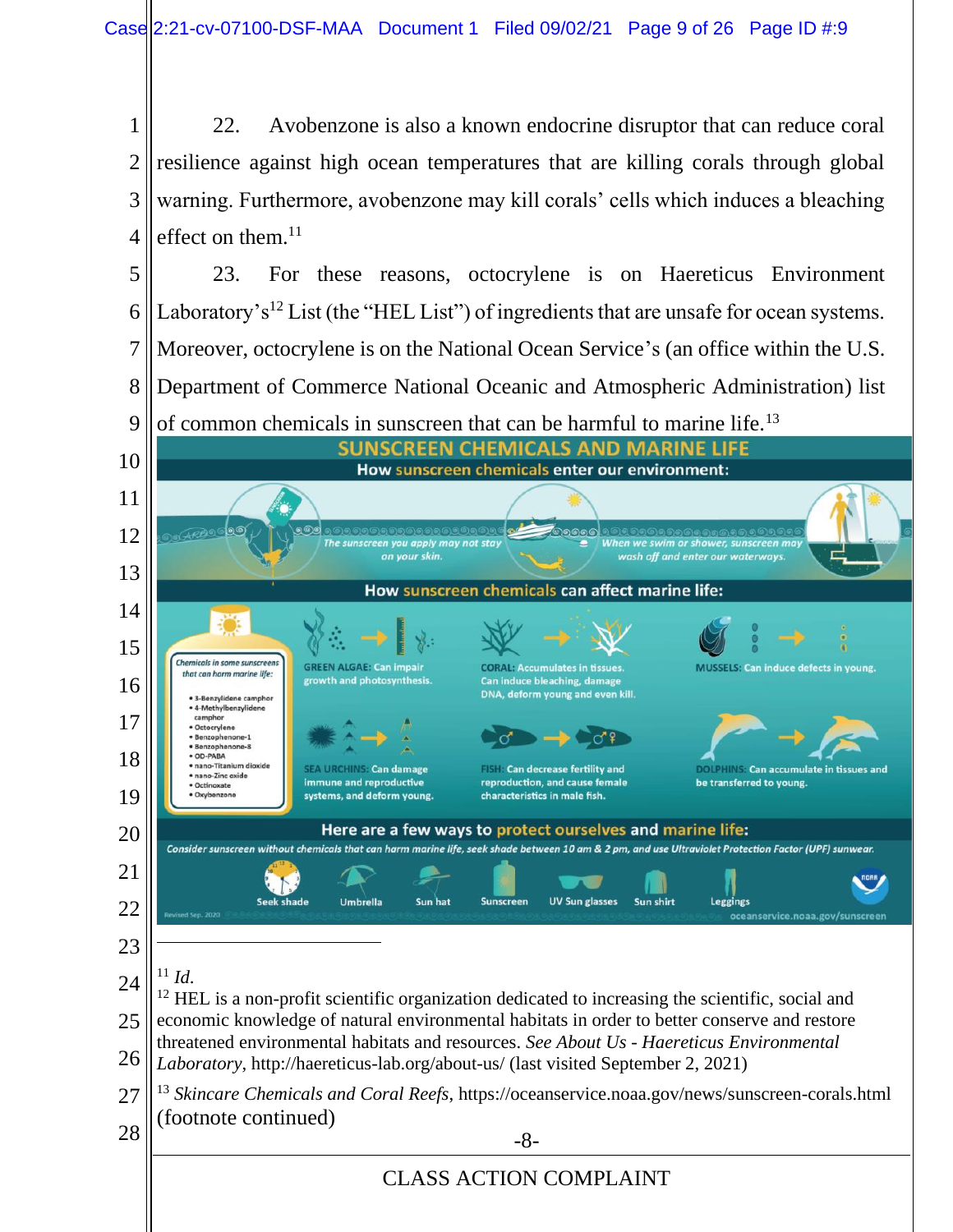1 2 3 24. Moreover, in order to protect coral reefs and marine life, Hawaii has introduced a bill that would ban the sale, offer for sale, and distribution of any sunscreen that contains avobenzone or octocrylene.<sup>14</sup>

4 5 6 25. Lastly, due to its harmful effects on coral reef and marine life, octocrylene has been banned in sunscreen products sold in the U.S. Virgin Islands, in Key West, Florida, and the Republic of the Marshall Islands.<sup>15</sup>

7 8 9 26. Both avobenzone and octocrylene are active ingredients in the Products. Thus, Defendant's front label representation that the Products are "Reef Friendly" is false and deceptive.

10

## **IV. Defendant's Deceptive and False Conduct Harms Consumers**

11 12 13 27. Defendant deceptively labeled and packaged the Products to target a growing consumer interest in purchasing products that would not cause or potentially cause any harm to coral reefs and other marine life.

14 15 16 17 28. As the entity responsible for the development, manufacturing, packaging, advertising, distribution, and sale of the Products, Defendant knew or should have known that each of the Products falsely and deceptively misrepresents that the Products are "Reef Friendly."

18 19 20 21 29. Defendant knows, knew or should have known, that Plaintiff and other consumers did and would rely on the labeling, packaging, and advertising before purchasing the Products, and would reasonably believe that the Products contained no ingredients that would harm coral reefs and other marine life.

22

30. Plaintiff and other reasonable consumers did not know, and had no

- 23
- 24 (last visited September 2, 2021)
- 25 <sup>14</sup> SB132 SD2 HD1,
- 26 27 https://www.capitol.hawaii.gov/measure\_indiv.aspx?billtype=SB&billnumber=132&year=2021 (last visited September 2, 2021)
	- <sup>15</sup> The Republic of the Marshall Islands has also banned avobenzone.
- $28 \parallel$   $-9$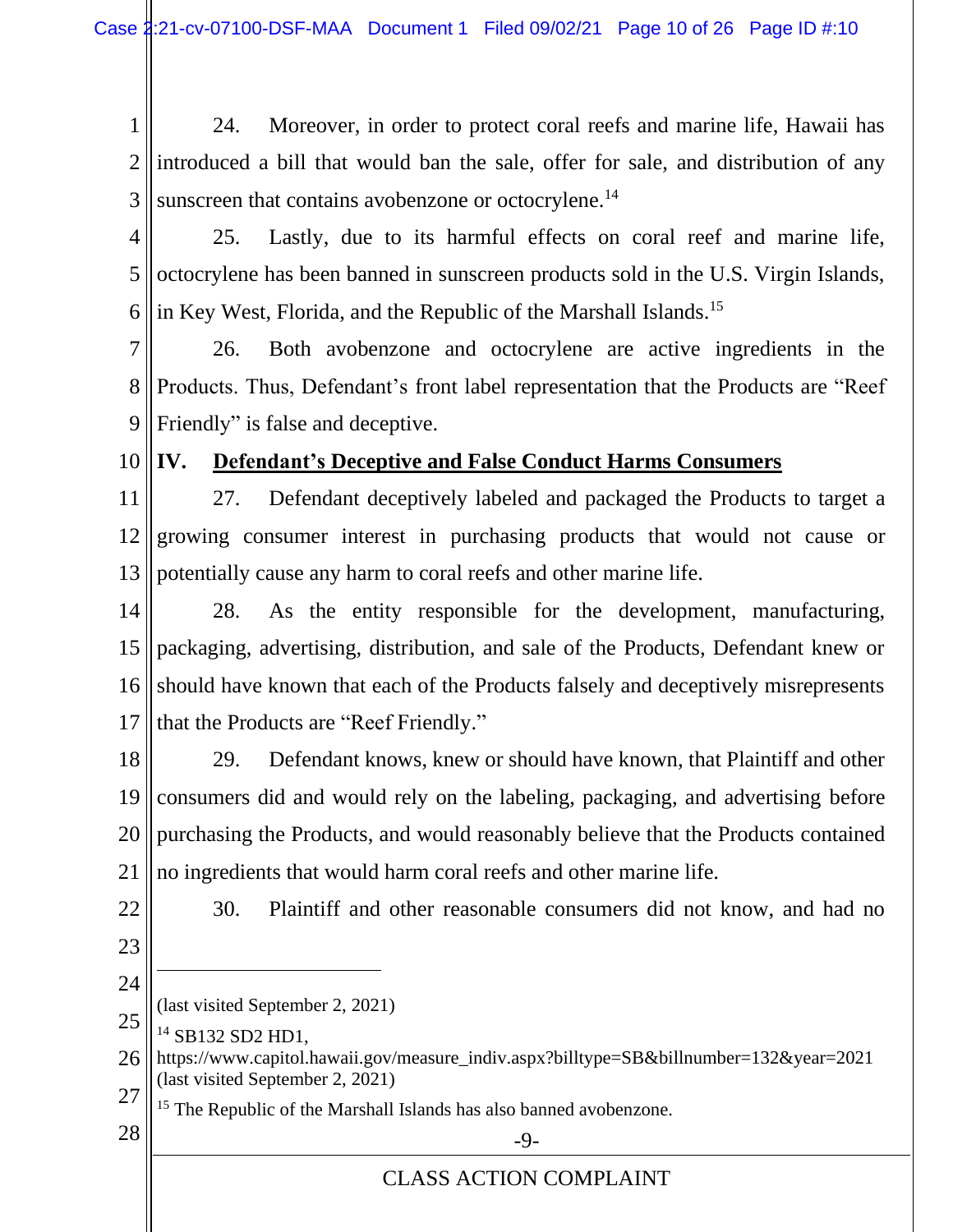1 2 3 4 5 6 7 8 reason to know, that the Products contain ingredients that can harm coral reefs and other marine life. The Products are marketed to consumers with only their front labels displayed to consumers in store. However, the front label of the Products does not contain any disclaimer or other statement indicating that some of the ingredients in the Products are actually not safe for coral reefs and other marine life. Moreover, even if a reasonable consumer was to turn to the back label of the Products and read the ingredient list, a reasonable consumer would not know whether octocrylene or avobenzone are in fact reef safe or not.

9 10 11 31. Because the Products are not "Reef Friendly" as reasonably expected by Plaintiff and other consumers, Defendant's marketing of the Products was and continues to be misleading and deceptive.

12 13 14 15 32. Moreover, by deceptively labeling and misleading consumers that the Products are "Reef Friendly," Defendant is in violation of FDA regulations, which prohibit "claims that would be false and/or misleading on sunscreen products." 21 C.F.R. § 201.327(g).

16 17 18 19 33. Each consumer has been exposed to the same or substantially similar deceptive practices because: (1) each of the Products' front label states "Reef Friendly" and (2) each of the Products contain at least two active ingredients, avobenzone and octocrylene, that are harmful to coral and marine life.

20 21 22 34. Plaintiff and other consumers have paid an unlawful premium for the Products. Indeed, at least one study has concluded that "reef safe" sunscreen products may be more expensive than regular sunscreen products:<sup>16</sup>

23

24

25

26

27 <sup>16</sup> *Evaluation of "reef safe" sunscreens: Labeling and cost implications for consumers*, [https://www.jaad.org/article/S0190-9622\(19\)32998-6/fulltext,](https://www.jaad.org/article/S0190-9622(19)32998-6/fulltext) (last visited September 2, 2021)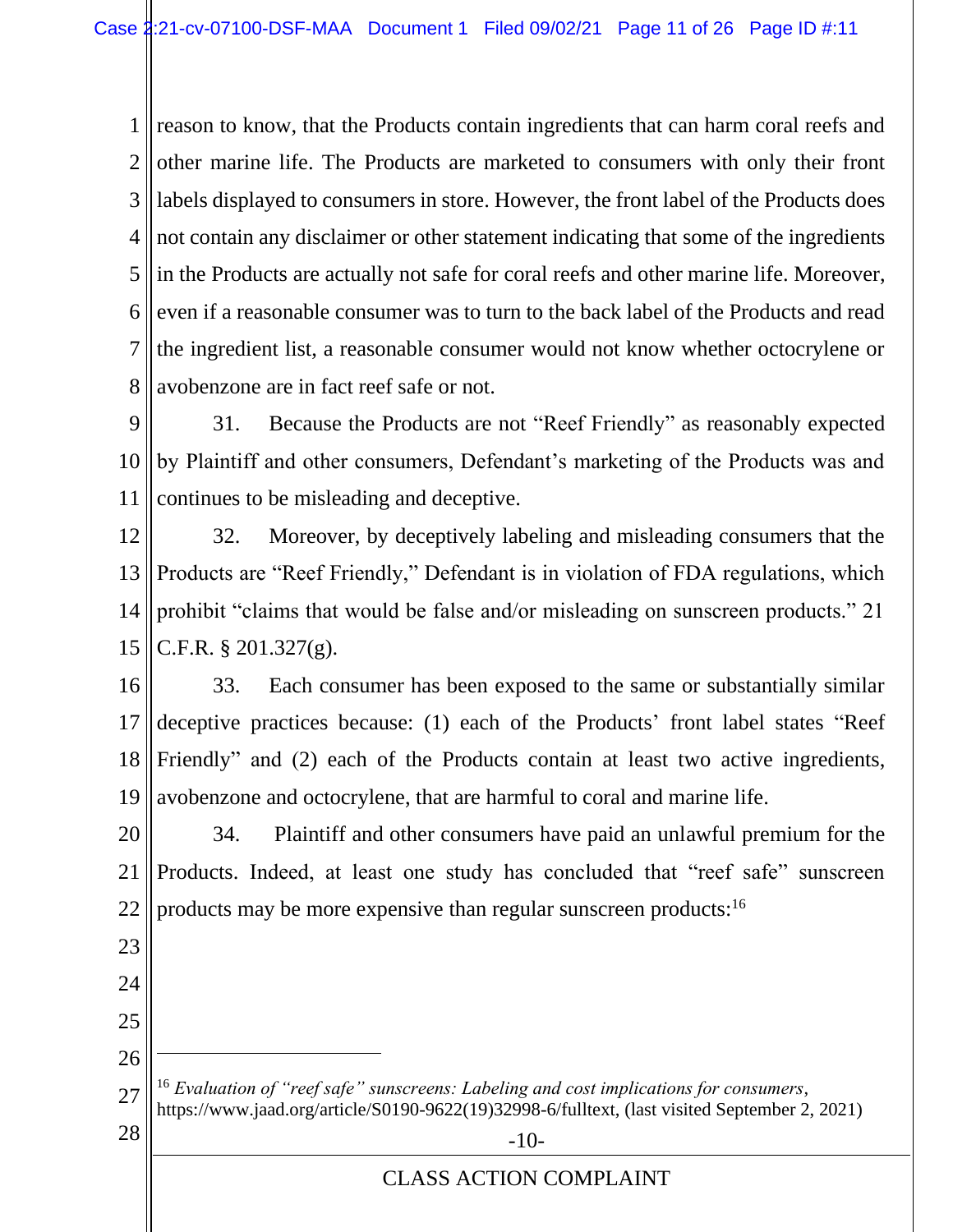Table I Cost of sunscreen according to labeling and compliance with various "reef safe" standards

| ∠ |                                               |     |                                     |         |
|---|-----------------------------------------------|-----|-------------------------------------|---------|
| 3 | <b>Product type</b>                           | No. | Average cost (95% CI) in dollars/oz | P value |
| 4 | Products labeled as "reef safe"               | 52  | $3.84(3.07 - 4.61)$                 | .027    |
| 5 | Products not labeled as "reef safe"           | 45  | $2.61(1.83 - 3.38)$                 |         |
| 6 | Products free of oxybenzone and octinoxate    | 66  | $3.94(3.20-4.68)$                   | < 0.001 |
| 7 | Products contain oxybenzone and/or octinoxate | 31  | $1.83(1.43 - 2.24)$                 |         |
| 8 | Products meet NOAA criteria                   | 28  | 4.55 (3.96-5.13)                    | < 0.001 |
| 9 | Products do not meet NOAA criteria            | 69  | $2.75(2.04-3.46)$                   |         |
|   |                                               |     |                                     |         |

- 11 12 13 14 15 16 35. Moreover, Plaintiff and other consumers would have paid significantly less for the Products had they known that the Products contained active ingredients that would harm coral reefs and marine life. Therefore, Plaintiff and other consumers purchasing the Products suffered injury in fact and lost money as a result of Defendant's false, unfair, and fraudulent practices, as described herein.
- 17 18 19 36. As a result of its misleading business practices, and the harm caused to Plaintiff and other consumers, Defendant should be enjoined from deceptively representing that the Products are "Reef Friendly." Furthermore, Defendant should be required to pay for all damages caused to misled consumers, including Plaintiff.
- 20 21

22

23

1  $\Omega$ 

#### **CLASS ACTION ALLEGATIONS**

37. Plaintiff seeks to represent a Class defined as all California citizens who within the relevant statute of limitations periods, purchased any of the Products (the "Class").

24 25 26 27  $28 \, \parallel \, \cdot$  -11-38. Plaintiff also seeks to represent a subclass defined as all California citizens who within the relevant statute of limitations periods, purchased for personal, family, or household purposes any of the Products ("Consumer Subclass") (with all other classes, collectively referred to as the "Classes").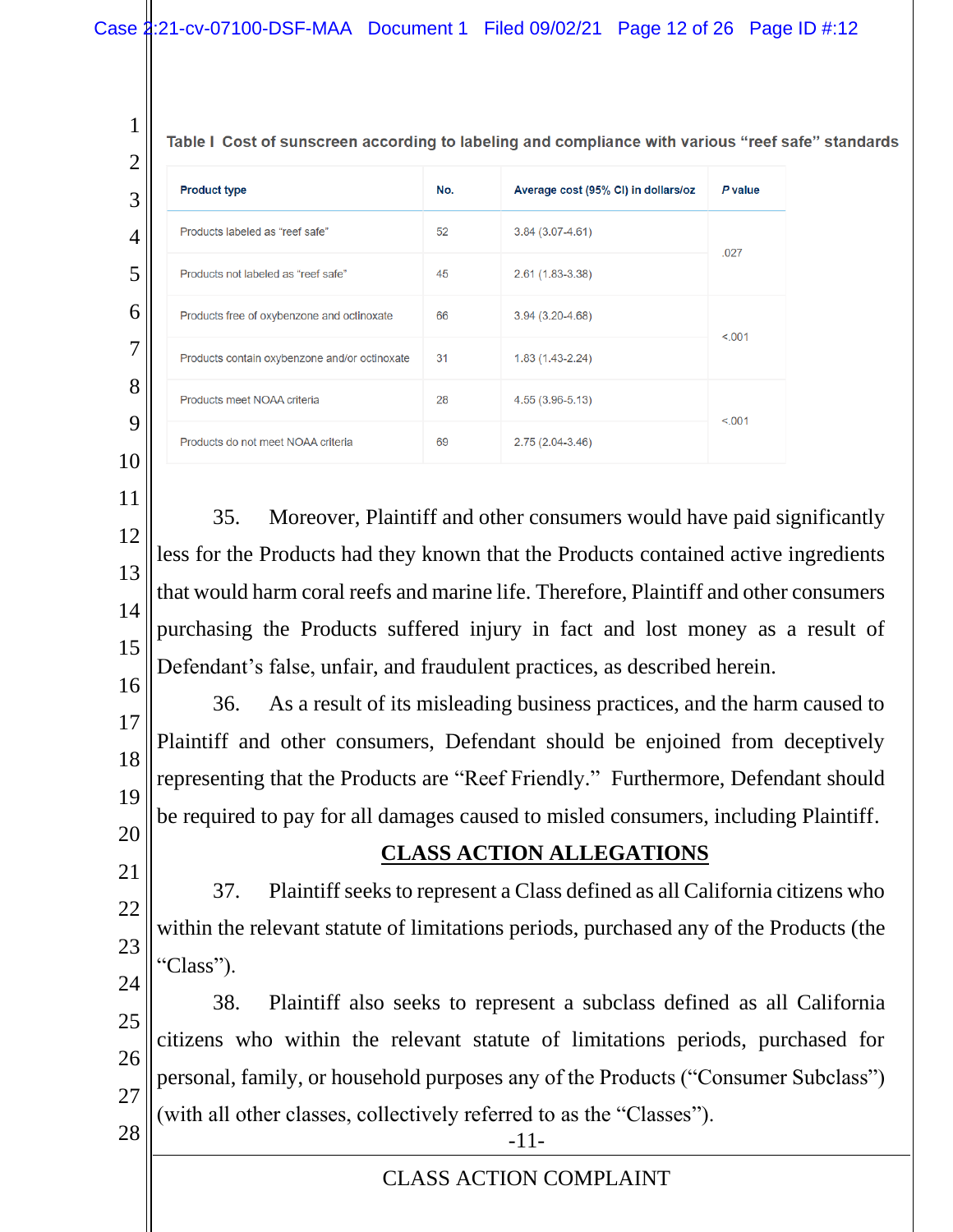1 2 3 4 5 6 39. Excluded from the Classes are: (a) Defendant, Defendant's board members, executive-level officers, and attorneys, and immediate family members of any of the foregoing persons; (b) governmental entities; (c) the Court, the Court's immediate family, and the Court staff; and (d) any person that timely and properly excludes himself or herself from the Class in accordance with Court-approved procedures.

7

40. Plaintiff is a member of all Classes.

8 9 10 41. Plaintiff reserves the right to alter the Class definitions as Plaintiff deems necessary at any time to the full extent that the Federal Rules of Civil Procedure, the Local Rules of this District, and applicable precedent allow.

11 12 13 14 42. Certification of Plaintiff's claims for class-wide treatment is appropriate because Plaintiff can prove the elements of the claims on a class-wide basis using the same evidence that individual Class members would use to prove those elements in individual actions alleging the same claims.

15 16 17 43. **Numerosity**: The size of the Classes is so large that joinder of all Class members is impracticable. Due to the nature of Defendant's business, Plaintiff believes there are thousands, if not hundreds of thousands, of Class members.

18 19 20 44. **Predominance of Common Questions of Law and Fact**: There are questions of law and fact common to the Class. These questions predominate over any questions affecting only individual Class members.

21 22 23 24 45. All Class members were exposed to Defendant's deceptive advertising and marketing representations indicating that the Products were "Reef Friendly," when in fact the Products contained two active ingredients that harm coral reefs and marine life.

25 26 46. Furthermore, common legal and factual questions include but are not limited to:

27  $28$   $\parallel$  -12a. whether Defendant engaged in the course of conduct alleged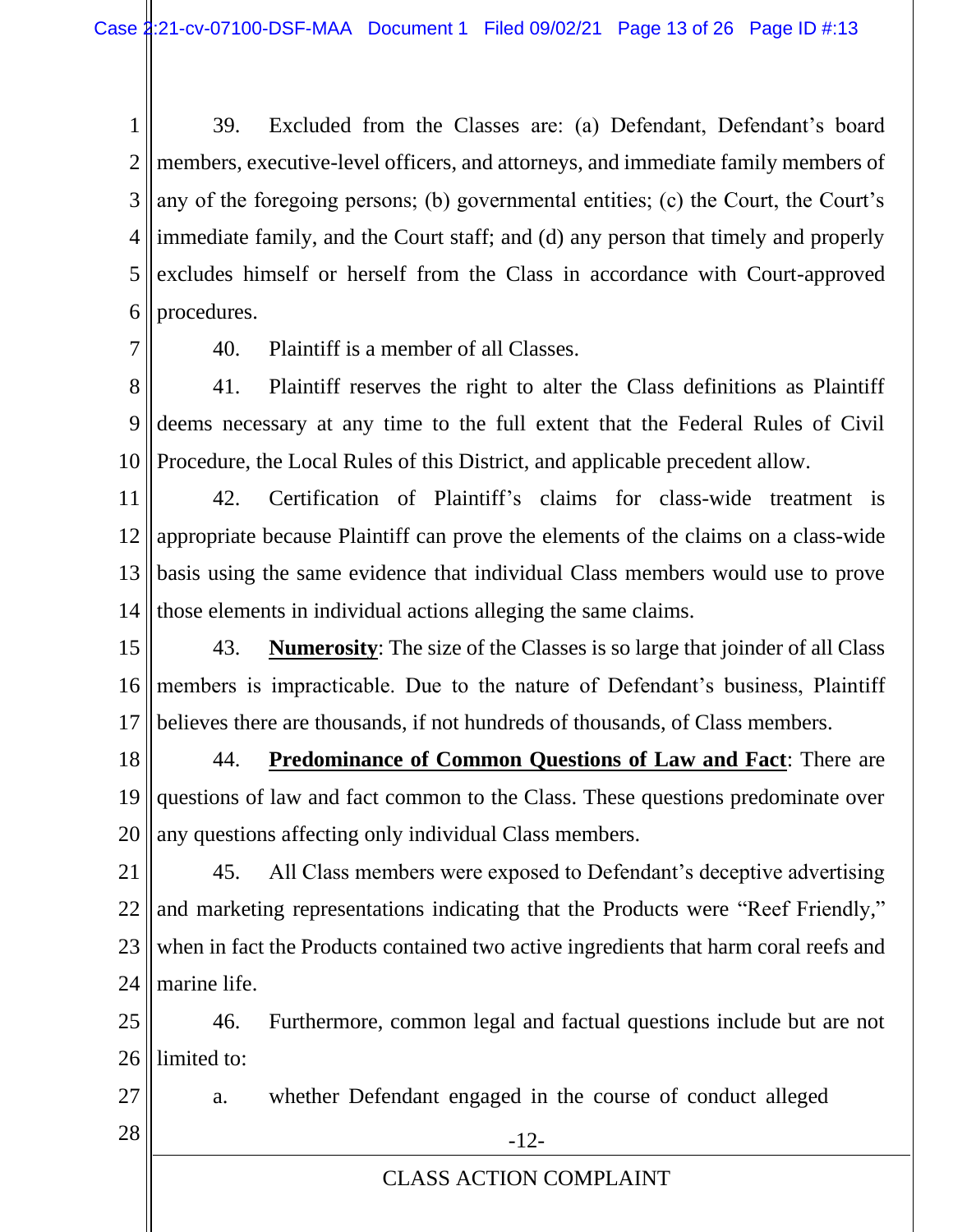| 1              |                                                                                     | herein;                                                                           |
|----------------|-------------------------------------------------------------------------------------|-----------------------------------------------------------------------------------|
| $\overline{2}$ | $\mathbf b$ .                                                                       | whether Defendant's conduct is likely to deceive a reasonable                     |
| 3              |                                                                                     | consumer;                                                                         |
| 4              | c.                                                                                  | whether Defendant's conduct constitutes an unfair or deceptive                    |
| 5              |                                                                                     |                                                                                   |
|                |                                                                                     | act or practice;                                                                  |
| 6              | $\mathbf{d}$ .                                                                      | whether Defendant violated the consumer protection statutes set                   |
| 7              |                                                                                     | forth below;                                                                      |
| 8              | e.                                                                                  | whether Plaintiff and the Class members are entitled to actual,                   |
| 9              |                                                                                     | statutory, or other forms of damages and other monetary relief;                   |
| 10             |                                                                                     | and                                                                               |
| 11             | f.                                                                                  | whether Plaintiff and the Class members are entitled to equitable                 |
| 12             |                                                                                     | relief, including but not limited to injunctive relief and equitable              |
| 13             |                                                                                     | restitution.                                                                      |
| 14             | 47.                                                                                 | Defendant engaged in a common course of conduct in contravention of               |
| 15             | the laws Plaintiff seeks to enforce individually and on behalf of Class members.    |                                                                                   |
| 16             | Similar or identical statutory and common law violations, business practices, and   |                                                                                   |
| 17             | injuries are involved. Individual questions, if any, pale by comparison, in both    |                                                                                   |
| 18             |                                                                                     | quality and quantity, to the numerous common questions that dominate this action. |
| 19             | Moreover, the common questions will yield common answers that will materially       |                                                                                   |
| 20             | advance the litigation.                                                             |                                                                                   |
| 21             | 48.                                                                                 | <b>Typicality:</b> Plaintiff's claims are typical of the claims of the Class      |
| 22             |                                                                                     | members because Defendant injured all Class members through the uniform           |
| 23             |                                                                                     | misconduct described herein; all Class members were subject to Defendant's false, |
| 24             |                                                                                     | misleading, and unfair representations indicating that the Products are "Reef"    |
| 25             | Friendly" when, in fact, they are not; and Plaintiff seeks the same relief as Class |                                                                                   |
| 26             | members.                                                                            |                                                                                   |
| 27             | 49.                                                                                 | Furthermore, there are no defenses available to Defendant that are                |
| 28             |                                                                                     | $-13-$                                                                            |
|                |                                                                                     | <b>CLASS ACTION COMPLAINT</b>                                                     |
|                |                                                                                     |                                                                                   |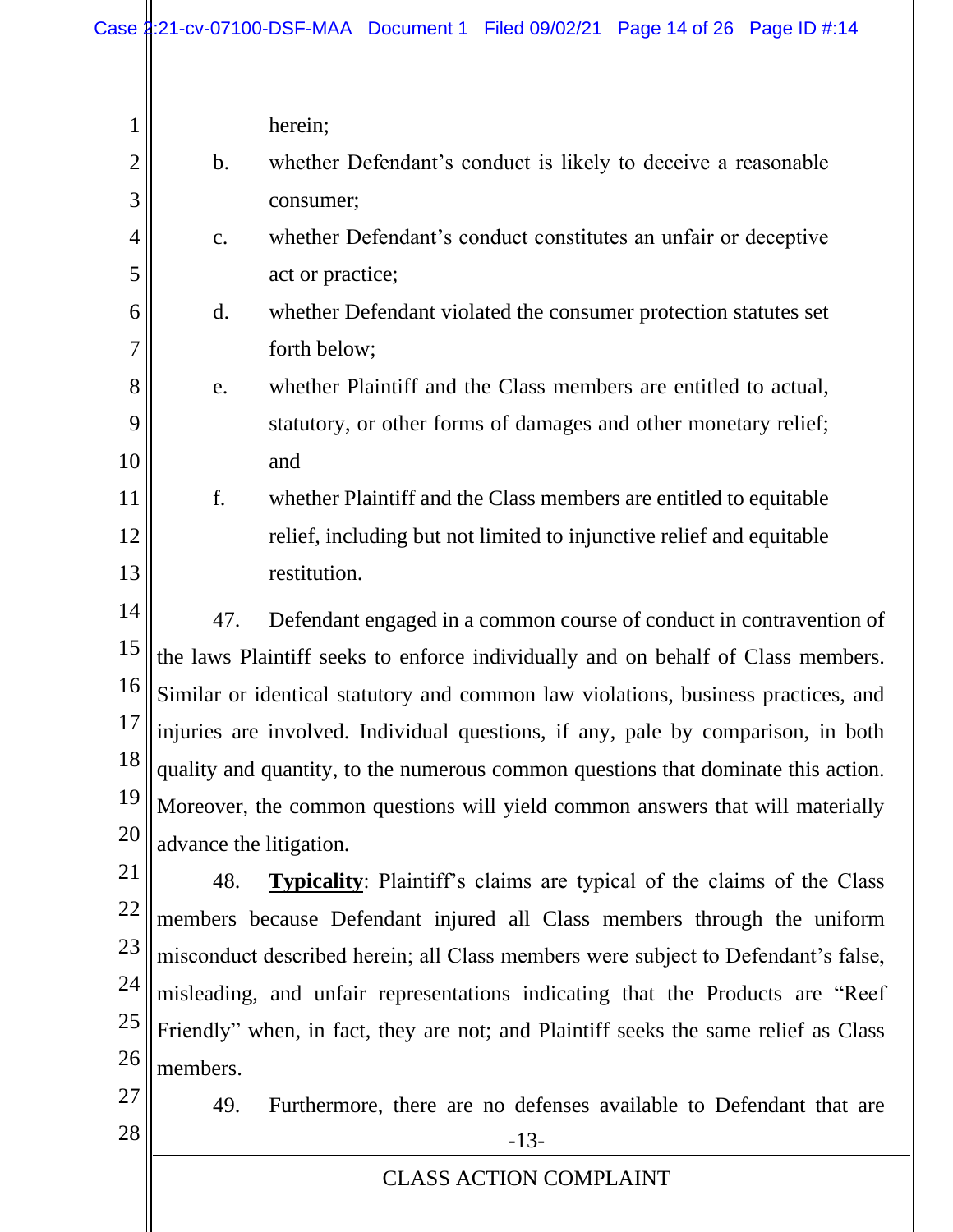1 unique to Plaintiff.

2 3 4 5 6 7 8 50. **Adequacy of Representation**: Plaintiff is a fair and adequate representative of the Class because Plaintiff's interests do not conflict with the Class members' interests. Plaintiff has selected competent counsel that is experienced in class action and other complex litigation. Plaintiff will prosecute this action vigorously and is highly motivated to seek redress against Defendant. Plaintiff and Plaintiff's counsel are committed to prosecuting this action vigorously and have the resources to do so.

9 10 11 12 51. **Injunctive or Declaratory Relief**: The requirements for maintaining a class action pursuant to Rule 23(b)(2) are met, as Defendant has acted or refused to act on grounds generally applicable to the Class, thereby making final injunctive relief or corresponding declaratory relief an appropriate remedy.

13 14 15 52. **Superiority**: The class action mechanism is superior to other available means for the fair and efficient adjudication of this controversy for reasons including but not limited to the following:

16 17 18 a. The damages individual Class members suffered are small compared to the burden and expense of individual prosecution of the complex and extensive litigation needed to address Defendant's conduct.

19 20 21 22 23 24 25 26 27 b. Further, it would be virtually impossible for Class members individually to redress effectively the wrongs done to them. Even if Class members themselves could afford such individual litigation, the court system could not. Individualized litigation would unnecessarily increase the delay and expense to all parties and to the court system and presents a potential for inconsistent or contradictory rulings and judgments. By contrast, the class action device presents far fewer management difficulties, allows the hearing of claims which might otherwise go unaddressed because of the relative expense of bringing

CLASS ACTION COMPLAINT

 $28 \parallel$  -14-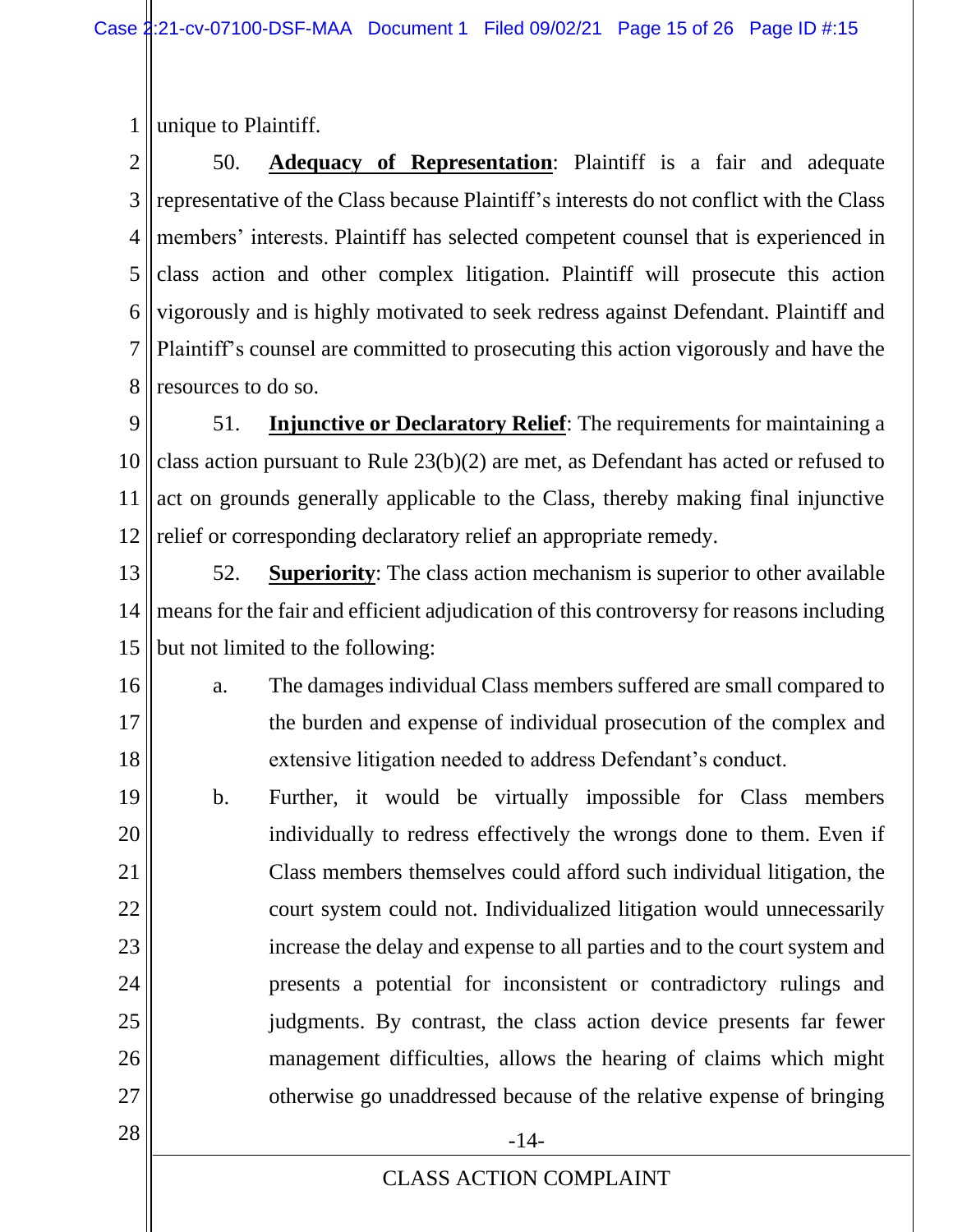| 1              |                                                                                                          | individual lawsuits, and provides the benefits of single adjudication,            |
|----------------|----------------------------------------------------------------------------------------------------------|-----------------------------------------------------------------------------------|
| $\overline{2}$ |                                                                                                          | economies of scale, and comprehensive supervision by a single court.              |
| 3              | c.                                                                                                       | The prosecution of separate actions by individual members of the Class            |
| 4              |                                                                                                          | would create a risk of inconsistent or varying adjudications with respect         |
| 5              |                                                                                                          | to individual Class members, which would establish incompatible                   |
| 6              |                                                                                                          | standards of conduct for Defendant.                                               |
| 7              | d.                                                                                                       | The prosecution of separate actions by individual Class members would             |
| 8              |                                                                                                          | create a risk of adjudications with respect to them that would, as a              |
| 9              |                                                                                                          | practical matter, be dispositive of the interests of other Class members          |
| 10             |                                                                                                          | not parties to the adjudications or that would substantively impair or            |
| 11             |                                                                                                          | impede their ability to protect their interests.                                  |
| 12             | <b>FIRST CLAIM FOR RELIEF</b>                                                                            |                                                                                   |
| 13             | Violation of California's Consumers Legal Remedies Act ("CLRA")<br>California Civil Code §§ 1750, et seq |                                                                                   |
| 14             |                                                                                                          | (for the Consumer Subclass)                                                       |
| 15             | 53.                                                                                                      | Plaintiff realleges Paragraphs 1-52 above as if fully set forth herein.           |
| 16             | 54.                                                                                                      | Plaintiff brings this claim individually and on behalf of the members of          |
| 17             | the proposed Consumer Subclass.                                                                          |                                                                                   |
| 18             | 55.                                                                                                      | Each Product is a "good" within the meaning of Cal. Civ. Code                     |
| 19             |                                                                                                          | § 1761(a), and the purchase of such Products by Plaintiff and members of Consumer |
| 20             | Subclass constitute "transactions" within the meaning of Cal. Civ. Code § 1761(e).                       |                                                                                   |
| 21             | 56.                                                                                                      | Cal. Civ. Code $\S 1770(a)(5)$ prohibits "[r] epresenting that goods or           |
| 22             | services have sponsorship, approval, characteristics, ingredients, uses, benefits, or                    |                                                                                   |
| 23             | quantities which they do not have" By marketing the Products with their current                          |                                                                                   |
| 24             | labels, packaging, and advertisements, Defendant has represented and continues to                        |                                                                                   |
| 25             | represent that the Products have characteristics (i.e., are safe for reefs and other                     |                                                                                   |
| 26             | marine life) when they are not safe for reefs and other marine life. Therefore,                          |                                                                                   |
| 27             |                                                                                                          | Defendant has violated section $1770(a)(5)$ of the CLRA.                          |
| 28             |                                                                                                          | $-15-$                                                                            |
|                |                                                                                                          | <b>CLASS ACTION COMPLAINT</b>                                                     |
|                |                                                                                                          |                                                                                   |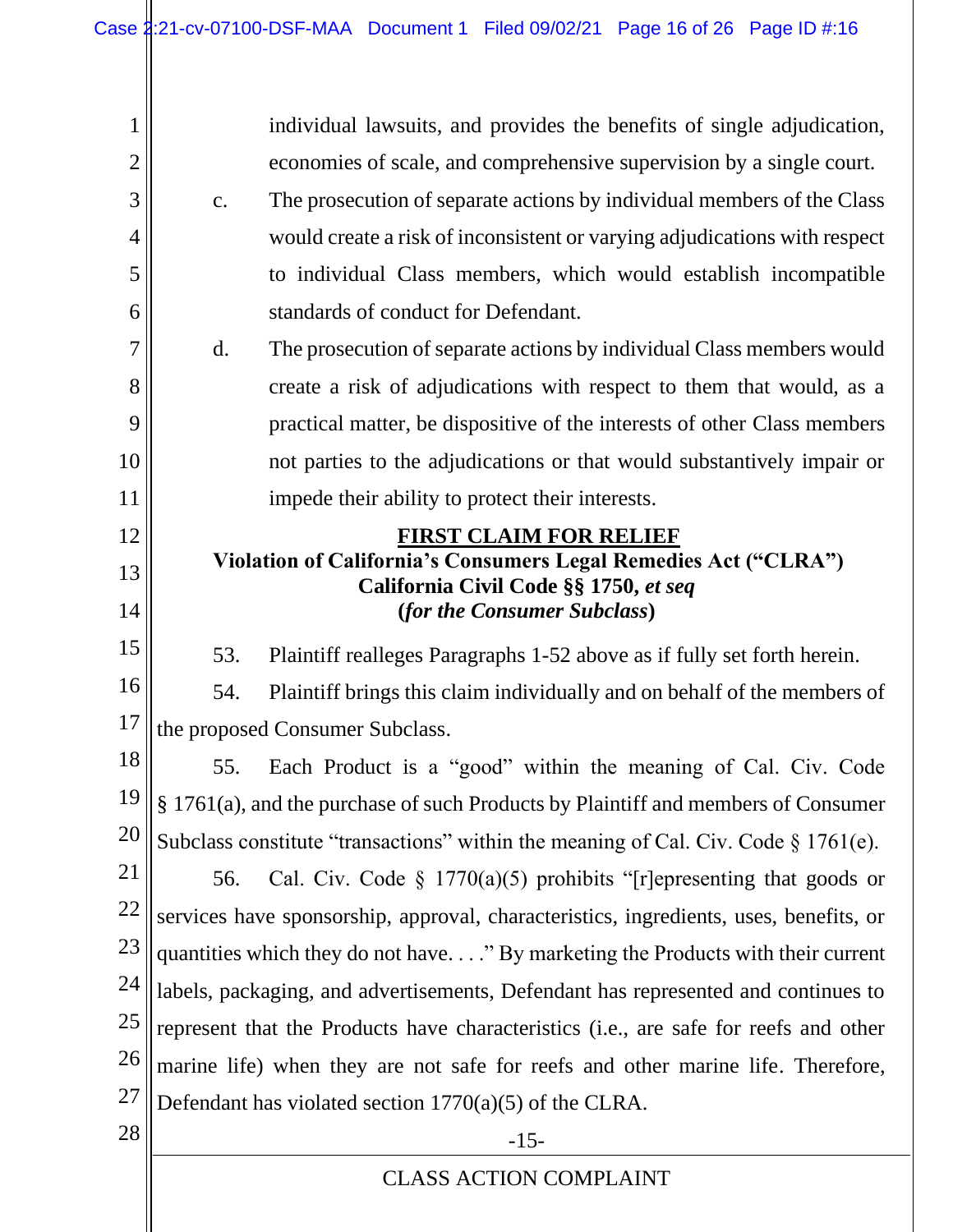1 2 3 4 5 6 7 57. Cal. Civ. Code § 1770(a)(7) prohibits "[r]espresenting that goods or services are of a particular standard, quality, or grade, or that goods are of a particular style or model, if they are of another." By marketing the Products with their current labels, packaging, and advertisements, Defendant has represented and continues to represent that the Products are of a particular standard (i.e., safe for reefs and other marine life) when they do not meet this standard. Therefore, Defendant has violated section  $1770(a)(7)$  of the CLRA.

8 9 10 11 12 58. Cal. Civ. Code § 1770(a)(9) prohibits "[a]dvertising goods or services with intent not to sell them as advertised." By labeling, packaging, and marketing the Products as "Reef Friendly" so that a reasonable consumer would believe that the Products are "Reef Friendly," and then intentionally not selling Products that are "Reef Friendly," Defendant has violated section 1770(a)(9) of the CLRA.

- 13 14 15 59. Defendant also violated the CLRA by intentionally failing to disclose that the Products contain at least two active ingredients that cause or can cause damage to coral reefs and marine life.
- 16 17 18 19 60. At all relevant times, Defendant has known or reasonably should have known that the Products are not "Reef Friendly," and that Plaintiff and other members of the Consumer Subclass would reasonably and justifiably rely on that representation in purchasing the Products.

20 21 22 23 24 25 61. Plaintiff and members of the Consumer Subclass have reasonably and justifiably relied on Defendant's misleading, and fraudulent conduct when purchasing the Products. Moreover, based on the very materiality of Defendant's fraudulent and misleading conduct, reliance on such conduct as a material reason for the decision to purchase the Products may be presumed or inferred for Plaintiff and members of the Consumer Subclass.

26 27 62. Plaintiff and members of the Consumer Subclass have suffered and continue to suffer injuries caused by Defendant because they would not have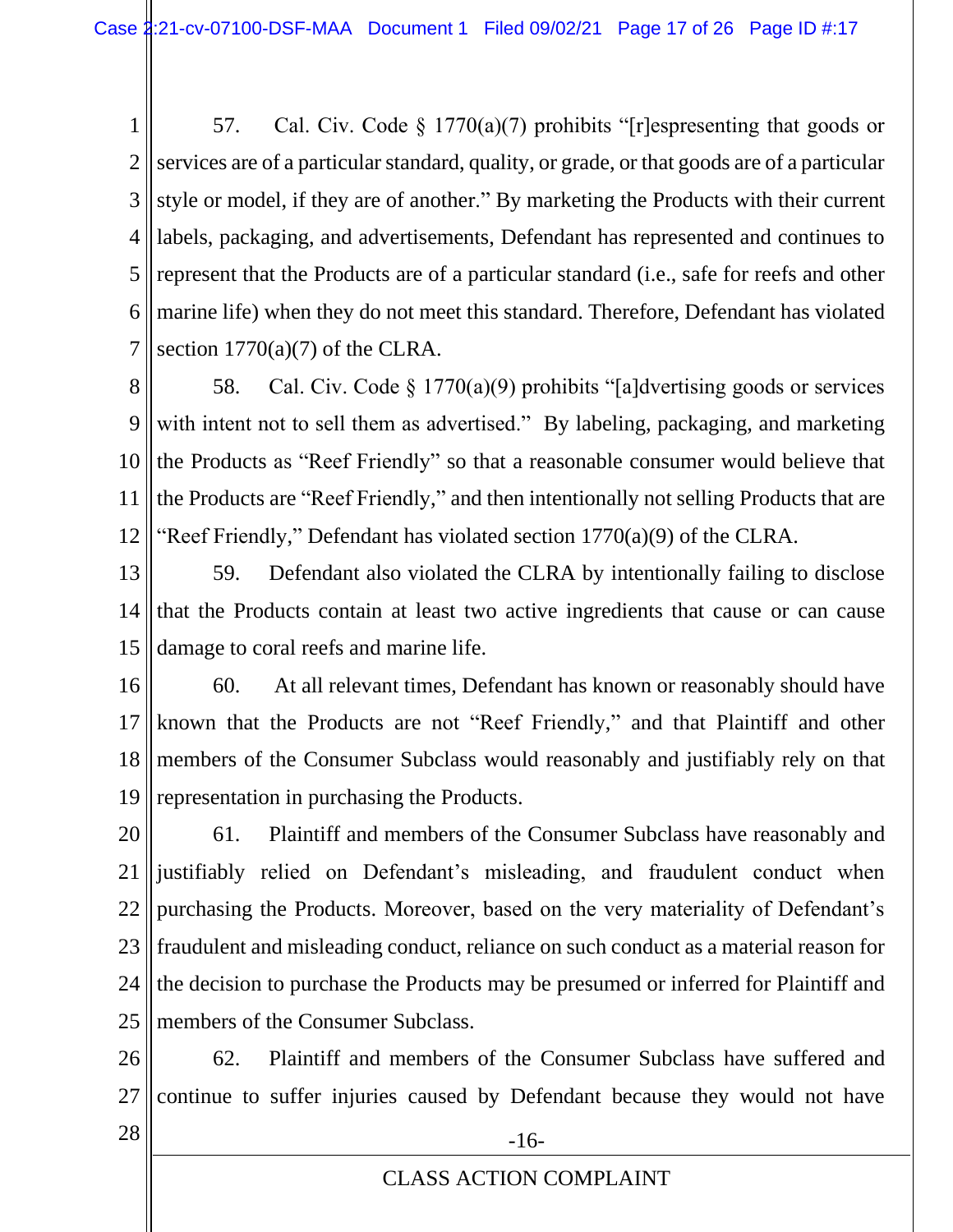1 2 purchased the Products or would have paid significantly less for the Products had they known that Defendant's conduct was misleading and fraudulent.

3 4 5 6 7 63. Under Cal. Civ. Code § 1780(a), Plaintiff and members of the Consumer Subclass are seeking injunctive relief pursuant to the CLRA, preventing Defendant from further wrongful acts and unfair and unlawful business practices. Plaintiffs and members of the Consumer Subclass are also seeking damages, restitution, disgorgement of profits, and any other relief this Court deems proper.

8 9 10 11 12 13 14 15 16 17 18 19 20 64. Pursuant to Cal. Civ. Code § 1782, on July 9, 2021, counsel for Plaintiff mailed a notice and demand letter by certified mail, with return receipt requested, to Defendant. The CLRA letter provided notice of Defendant's violation of the CLRA that demanded that Defendant correct, repair, replace, or otherwise rectify the unlawful, unfair, false, and deceptive practices complained of herein. On July 16, 2021, Defendant received the notice and demand letter. Counsel for Defendant did not make any contact with counsel of Plaintiff nor did they correct, repair, replace, or otherwise rectify the unlawful, unfair, false, and deceptive practices complained of in the letter. Because Defendant has failed to rectify or remedy its challenged conduct within 30 days after receipt of the notice and demand letter, Plaintiff is timely filing this Class Action Complaint with a claim for damages under the CLRA. 65. Attached hereto is an affidavit with facts showing that venue in this Court is proper pursuant to California Civil Code § 1780(d).

21 22 23 24 25 26 27  $28 \parallel$  -17- **SECOND CLAIM FOR RELIEF Violation of California's False Advertising Law CAL. BUS. & PROF. CODE § 17500** *et seq.* **(***for the Class***)** 66. Plaintiff realleges Paragraphs 1-52 above as if fully set forth herein. 67. Plaintiff brings this claim individually and on behalf of the members of the Class. 68. The FAL prohibits advertising "which is untrue or misleading, and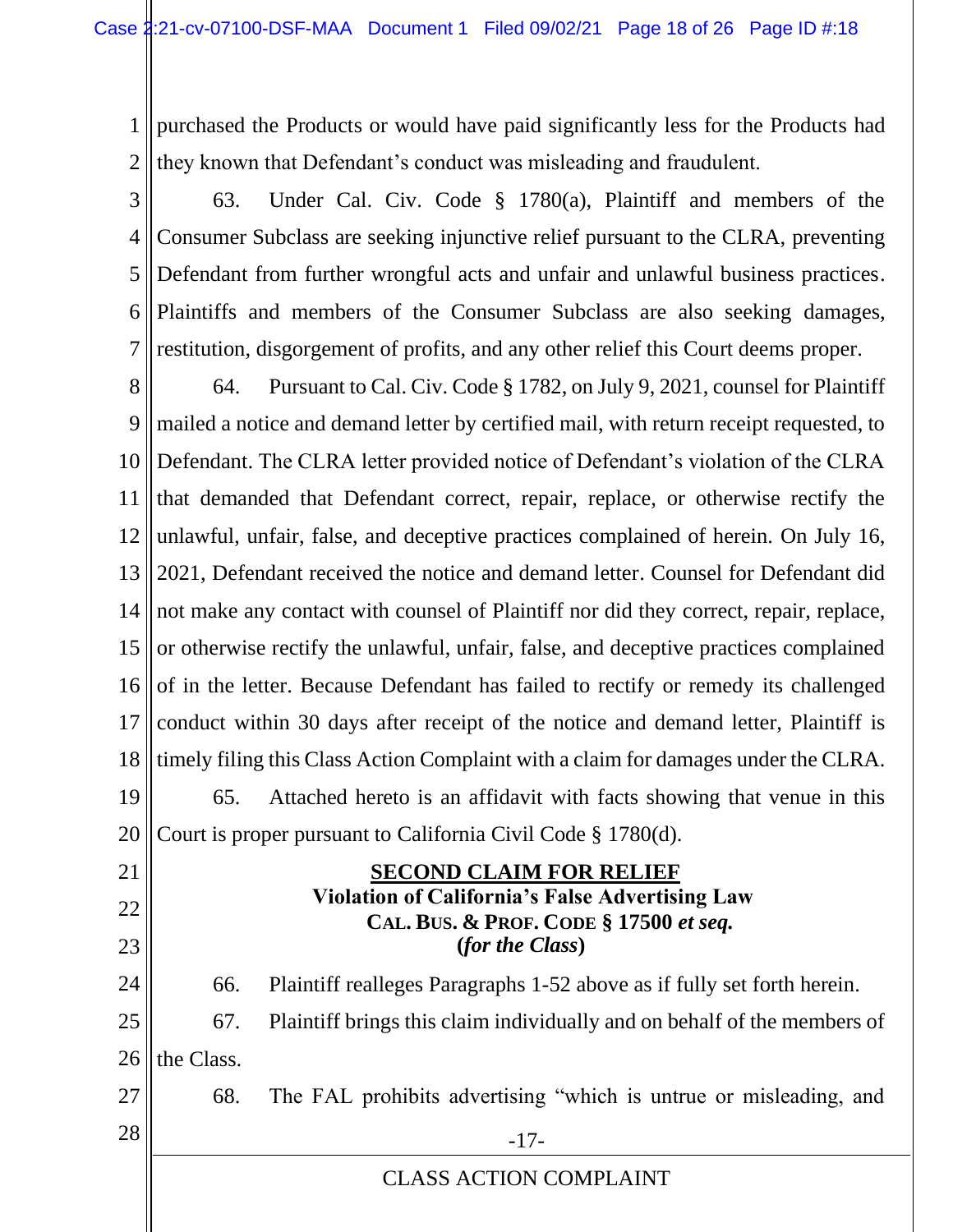1 2 which is known, or which by the exercise of reasonable care should be known, to be untrue or misleading." CAL. BUS. & PROF. CODE § 17500.

3 4 5 69. As detailed above, Defendant's marketing and sale of the Products as being "Reef Friendly" is likely to deceive a reasonable consumer because the Products contain ingredients that are harmful to coral reefs and other marine life.

6

7 8 9 10 11 70. In reliance of Defendant's false and misleading representations indicating the Products are "Reef Friendly," Plaintiff and the other members of the Class purchased the Products. Moreover, based on the very materiality of Defendant's fraudulent and misleading conduct, reliance on such conduct as a material reason for the decision to purchase the Products may be presumed or inferred for Plaintiff and the members of the Class.

12 13 71. Defendant knew or should have known that its labeling and marketing of the Products is likely to deceive a reasonable consumer.

14 15 16 17 18 19 20 72. Plaintiff and members of the Class request that this Court cause Defendant to restore this fraudulently obtained money to Plaintiff and members of the Class, to disgorge the profits Defendant made on these transactions, and to enjoin Defendant from violating the FAL or violating it in the same fashion in the future as discussed herein. Otherwise, Plaintiff and members of the Class may be irreparably harmed and/or denied an effective and complete remedy if such an order is not granted.

 **THIRD CLAIM FOR RELIEF Violation of California's Unfair Competition Law CAL. BUS. & PROF. CODE § 17200** *et seq.* **(***for the Class***)** 73. Plaintiff realleges Paragraphs 1-52 above as if fully set forth herein.

25 26 74. Plaintiff brings this claim individually and on behalf of the members of the Class.

27 75. The UCL prohibits "unfair competition," which it defines to "mean and

CLASS ACTION COMPLAINT

 $28$  ||  $-18$ -

21

22

23

24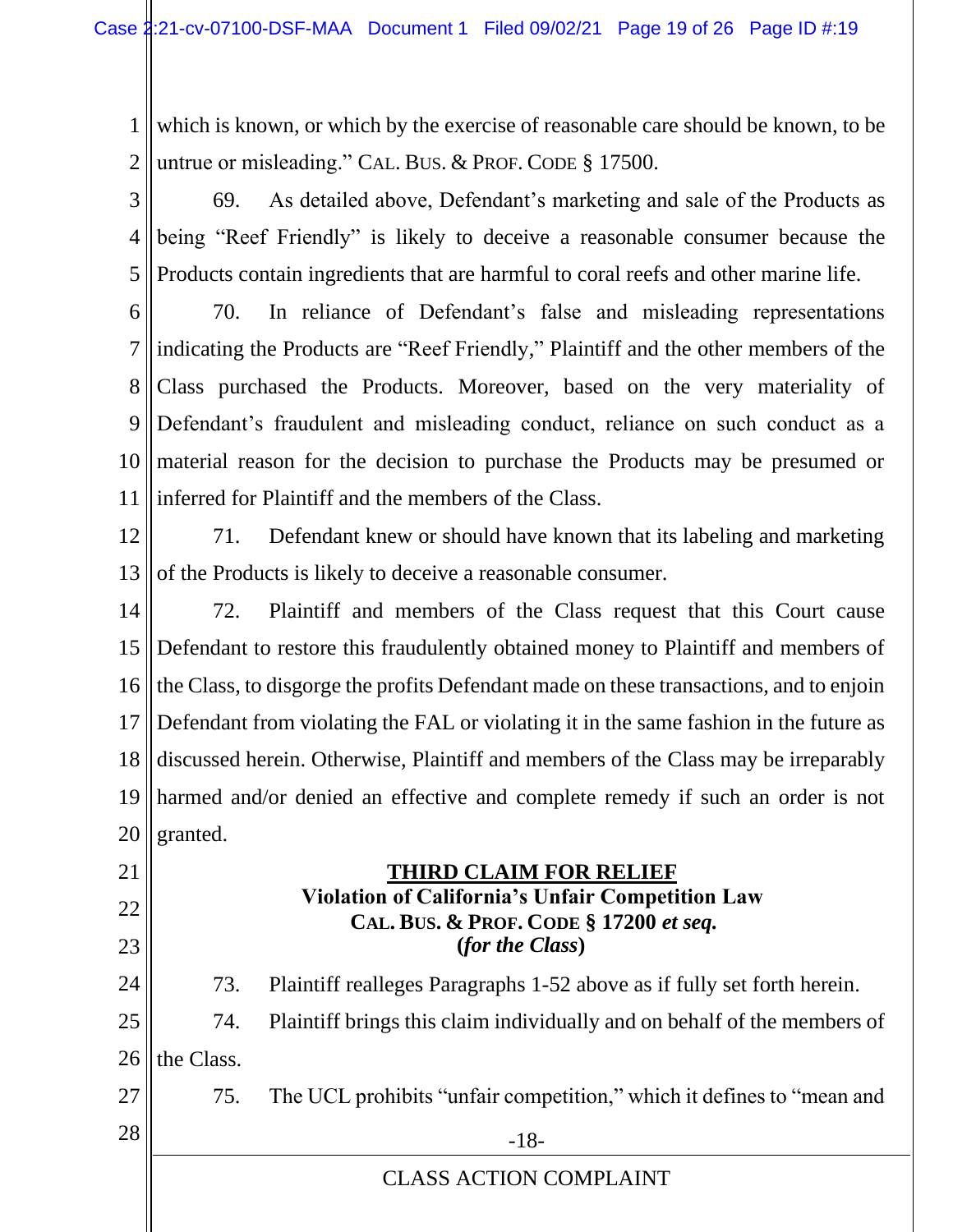1 2 3 include any unlawful, unfair or fraudulent business act or practice and unfair, deceptive, untrue or misleading advertising and any act prohibited by [the FAL]." CAL. BUS. & PROF. CODE § 17200.

- 4 5 76. Under the UCL, a business act or practice is "unlawful" if it violates any established state or federal law.
- 6 7 8 77. As detailed herein, Defendant's acts, misrepresentations, omissions, and practices violate the FAL and the CLRA. On account of each of these violations of law, Defendant has also violated the "unlawful" prong of the UCL.
- 9 10 11 78. As a result of Defendant's unlawful business acts and practices, Defendant has and continues to unlawfully obtain money from Plaintiff and members of the Class.
- 12 13 14 15 16 79. Under the UCL, a business act or practice is "unfair" if the defendant's conduct is substantially injurious to consumers, offends public policy, and is immoral, unethical, oppressive, and unscrupulous, as the benefits for committing such acts of practices are outweighed by the gravity of the harm to the alleged victims.
- 17 18 19 20 21 22 80. Defendant's conduct was and continues to be of no benefit to purchasers of the Products, as it is misleading, unfair, unlawful, and is injurious to consumers who purchased the Products and were deceived by Defendant's misrepresentations. Deceiving consumers about the Products' impact on the environment is of no benefit to consumers. Therefore, Defendant's conduct was and continues to be "unfair."
- 23 24 25 81. As a result of Defendant's unfair business acts and practices, Defendant has and continues to unlawfully obtain money from Plaintiff and members of the Class.

26 27 82. Defendant also committed "fraudulent" business acts or practices by, among other things, engaging in conduct Defendant knew or should have known

 $28$  ||  $-19$ -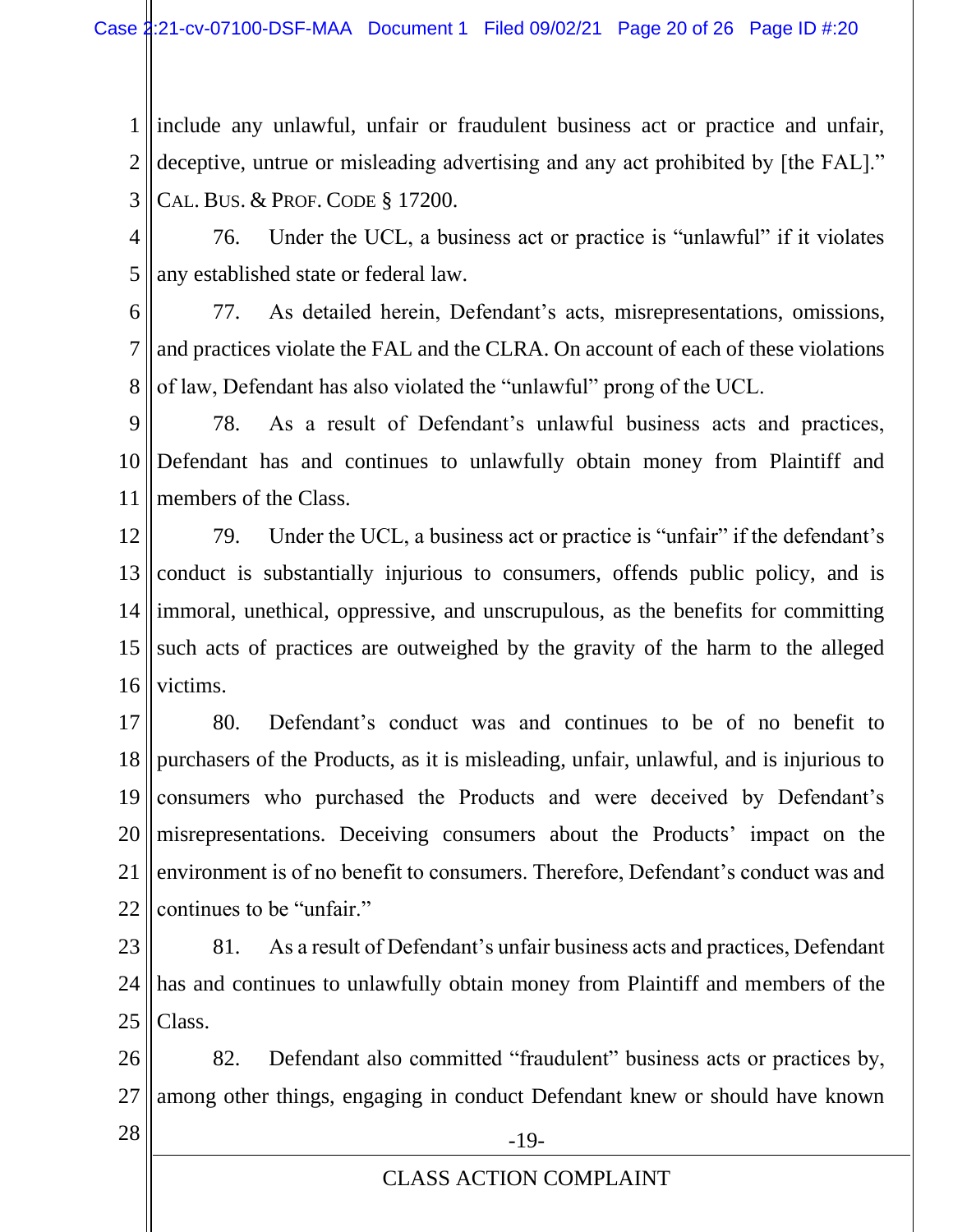1 2 3 4 5 6 7 would likely to and did deceive reasonable consumers, including Plaintiff and the members of the Class. By relying on Defendant's false and misleading representations indicating the Products are "Reef Friendly," Plaintiff and the other members of the Class purchased the Products. Moreover, based on the very materiality of Defendant's fraudulent and misleading conduct, reliance on such conduct as a material reason for the decision to purchase the Products may be presumed or inferred for Plaintiff and the members of the Class.

8 9 83. Defendant knew or should have known that its labeling and marketing of the Products would likely deceive a reasonable consumer.

10 11 12 13 14 15 16 84. Plaintiff and members of the Class request that this Court cause Defendant to restore this unlawfully, unfairly, and fraudulently obtained money to Plaintiff, and members of the Class, to disgorge the profits Defendant made on these transactions, and to enjoin Defendant from violating the UCL or violating it in the same fashion in the future as discussed herein. Otherwise, Plaintiff, and members of the Class, may be irreparably harmed and/or denied an effective and complete remedy if such an order is not granted.

- 17
- 18
- 19

20

85. Plaintiff realleges Paragraphs 1-52 above as if fully set forth herein.

**FOURTH CLAIM FOR RELIEF Breach of Express Warranty California Commercial Code § 2313 (***for the Class***)**

21 22 86. Plaintiff brings this claim individually and on behalf of the members of the proposed Class.

23 24 25 26 27 87. California Commercial Code § 2313 provides that "(a) Any affirmation of fact or promise made by the seller to the buyer which relates to the goods and becomes part of the basis of the bargain creates an express warranty that the goods shall conform to the affirmation or promise," and "(b) Any description of the goods which is made part of the basis of the bargain creates an express warranty that the

 $28 \parallel$  -20-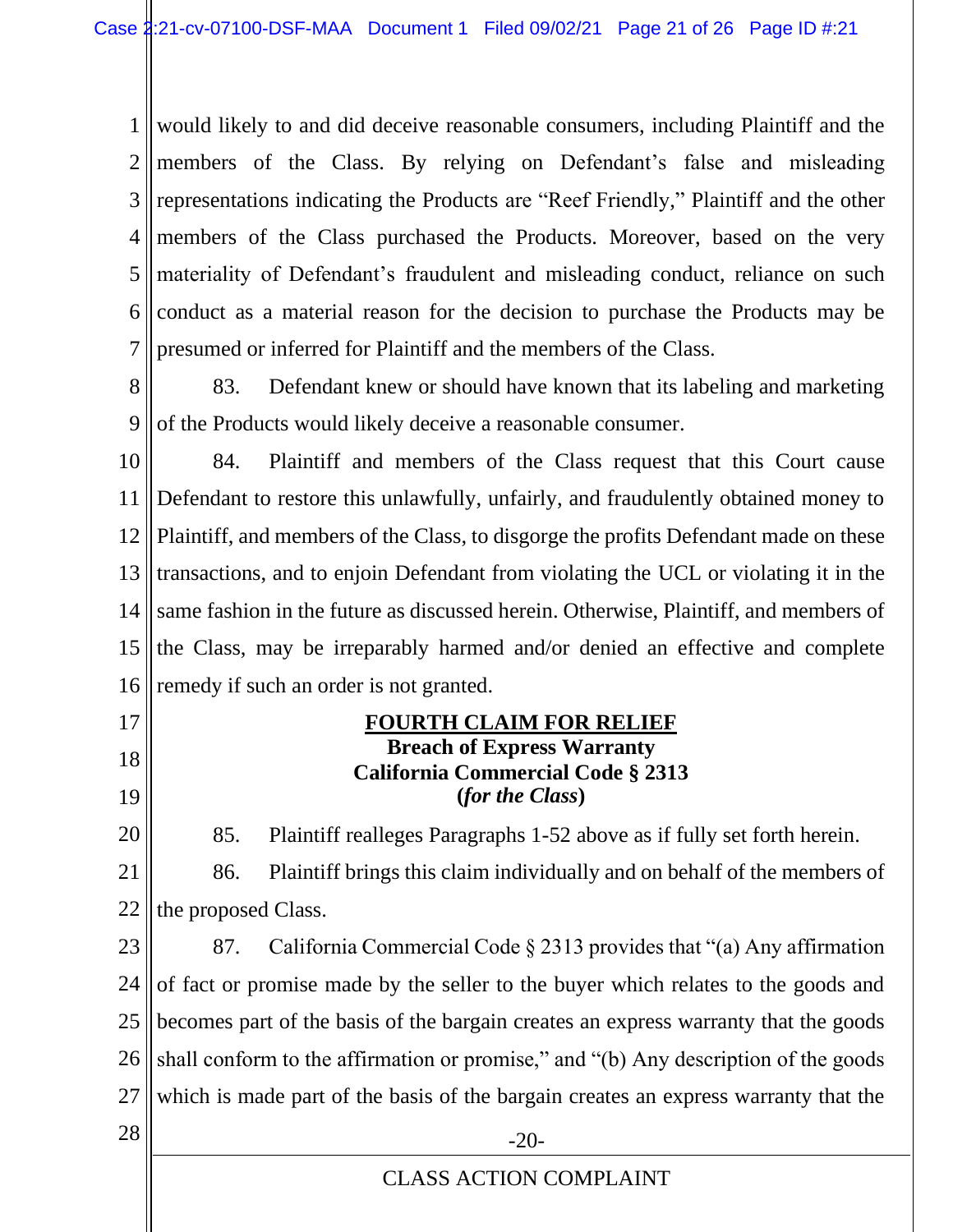1 goods shall conform to the description." Cal. Com. Code § 2313.

2 3 4 5 6 7 8 9 10 11 88. Defendant has expressly warranted on the packaging of the Products that they are "Reef Friendly." This representation about the Products: (1) is an affirmation of fact and promises made by Defendant to consumers that the Products are in fact "Reef Friendly"; (2) became part of the basis of the bargain to purchase the Products when Plaintiff relied on the representation; and (3) created an express warranty that the Products would conform to the affirmation of fact or promise. In the alternative, the representation about the Products is a description of goods which was made as part of the basis of the bargain to purchase the Products, and which created an express warranty that the Products would conform to the Products' representation.

12 13 14 89. Plaintiff and members of the Class reasonably and justifiably relied on the foregoing express warranty, believing that the Products did in fact conform to the warranty.

15 16 17 90. Defendant has breached the express warranty made to Plaintiff and members of the Class by selling the Products, which contain ingredients that are not reef friendly or safe.

18 19 20 21 22 91. Plaintiff and members of the Class paid a premium price for the Products but did not obtain the full value of the Products as represented. If Plaintiff and members of the Class had known of the true nature of the Products, they would not have purchased the Products or would not have been willing to pay the premium price associated with the Products.

23 24 92. As a result, Plaintiff and the Class suffered injury and deserve to recover all damages afforded under the law.

25 26 27  $28$   $\parallel$  -21-CLASS ACTION COMPLAINT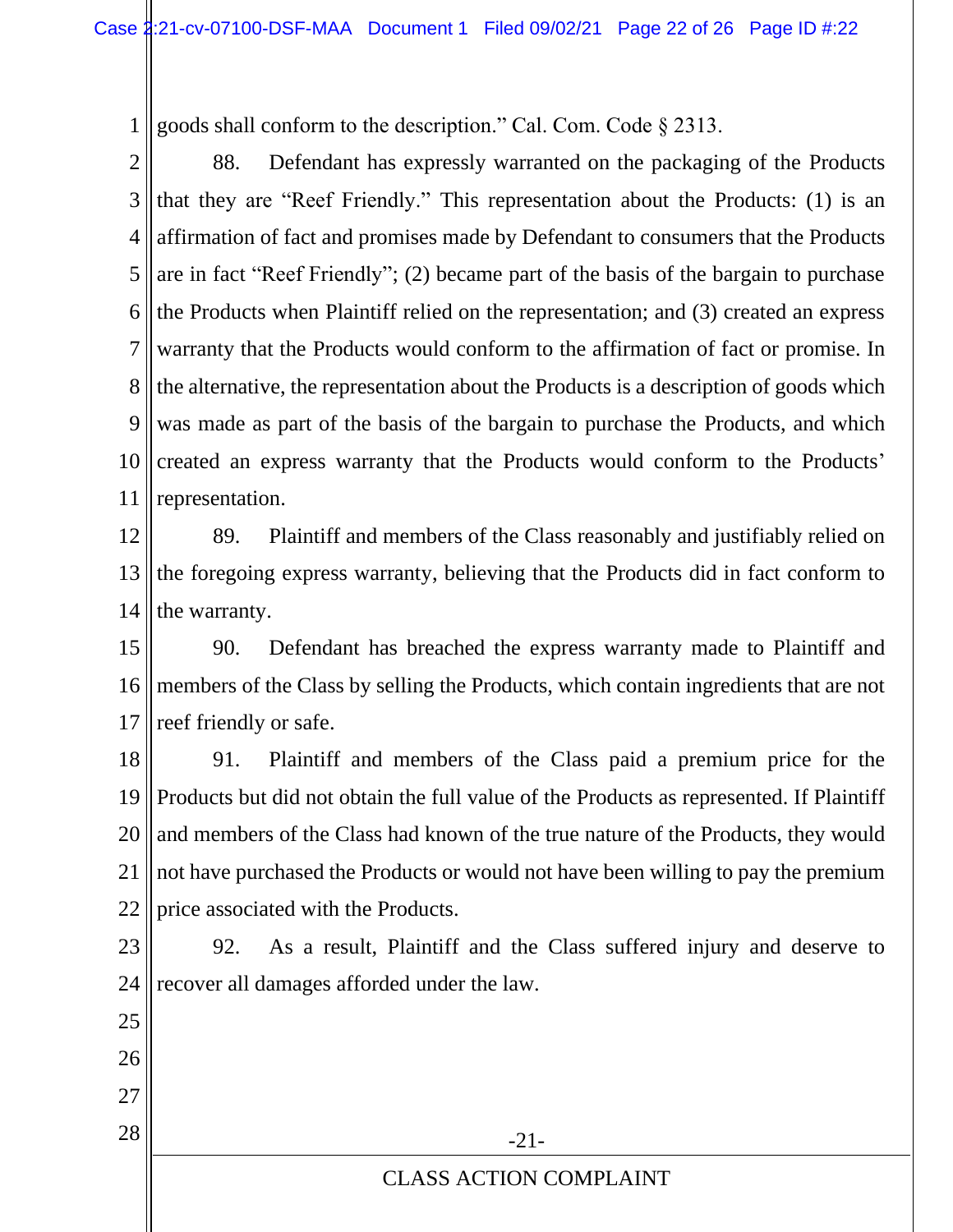1 2 3 4 5 6 7 8 9 10 11 12 13 14 15 16 17 18 19 20 21 22 23 24 25 26 27  $28 \parallel$  -22-CLASS ACTION COMPLAINT **FIFTH CLAIM FOR RELIEF Breach of Implied Warranty California Commercial Code § 2314 (***for the Class***)** 93. Plaintiff realleges Paragraphs 1-52 above as if fully set forth herein. 94. Plaintiff brings this claim individually and on behalf of the members of the proposed Class. 95. California's implied warranty of merchantability statute provides that "a warranty that the goods shall be merchantable is implied in a contract for their sale if the seller is a merchant with respect to goods of that kind." Cal. Com. Code § 2314(1). 96. California's implied warranty of merchantability statute also provides that "[g]oods to be merchantable must be at least such as . . . (f) [c]onform to the promises or affirmations of fact made on the container or label if any." Cal. Com. Code § 2314(2)(f). 97. Defendant is a merchant with respect to the sale of sunscreen products, including the Products. Therefore, a warranty of merchantability is implied in every contract for sale of the Products to California consumers. 98. By advertising the Products with their current labeling, Defendant made a promise on the label of the Products that the Products are "Reef Friendly." But the Products have not "conformed to the promises…made on the container or label" because they are not "Reef Friendly" as outlined above. Plaintiff, as well as other California consumers, did not receive the goods as impliedly warranted by Defendant to be merchantable. 99. Therefore, the Products are not merchantable under California law and Defendant has breached its implied warranty of merchantability in regard to the Products. 100. If Plaintiff and members of the Class had known that the Products were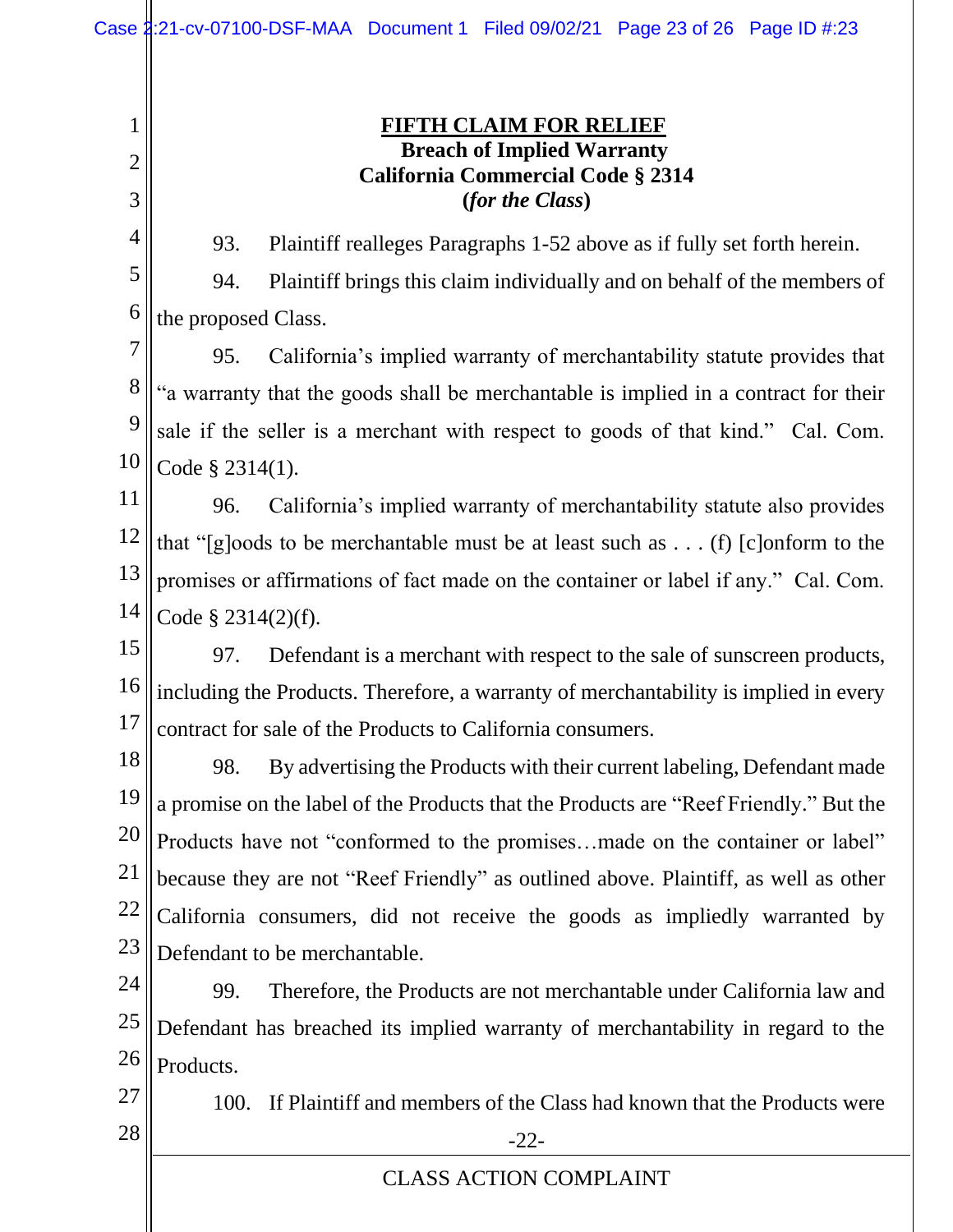1 2 3 4 not "Reef Friendly," they would not have been willing to pay the premium price associated with them or would not have purchased them at all. Therefore, as a direct and/or indirect result of Defendant's breach, Plaintiff and members of the Class have suffered injury and deserve to recover all damages afforded under the law.

6 7 WHEREFORE, Plaintiff, individually and on behalf of the members of the Classes, respectfully requests the Court to enter an Order:

8 9 A. certifying the proposed Classes under Federal Rule of Civil Procedure  $23(a)$ , (b)(2), and (b)(3), as set forth above;

10 11 B. declaring that Defendant is financially responsible for notifying the Class members of the pendency of this suit;

12 13 C. declaring that Defendant has committed the violations of law alleged herein;

14 D. providing for any and all injunctive relief the Court deems appropriate;

15 16 E. awarding statutory damages in the maximum amount for which the law provides;

17 18 19 F. awarding monetary damages, including but not limited to any compensatory, incidental, or consequential damages in an amount that the Court or jury will determine, in accordance with applicable law;

20 21 G. providing for any and all equitable monetary relief the Court deems appropriate;

22 23 H. awarding punitive or exemplary damages in accordance with proof and in an amount consistent with applicable precedent;

24 25 I. awarding Plaintiff reasonable costs and expenses of suit, including attorneys' fees;

26 27 J. awarding pre- and post-judgment interest to the extent the law allows; and providing such further relief as this Court may deem just and proper.

5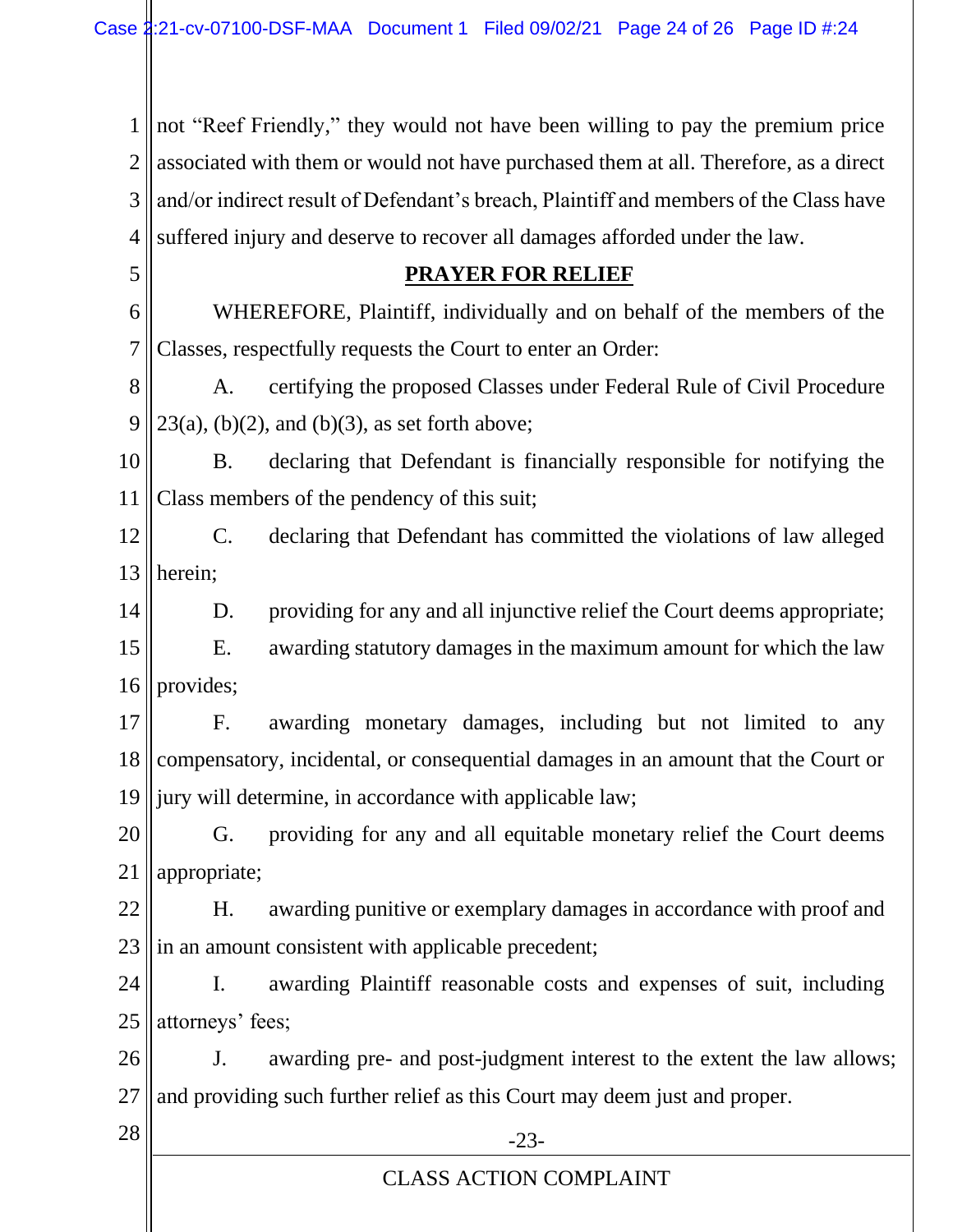